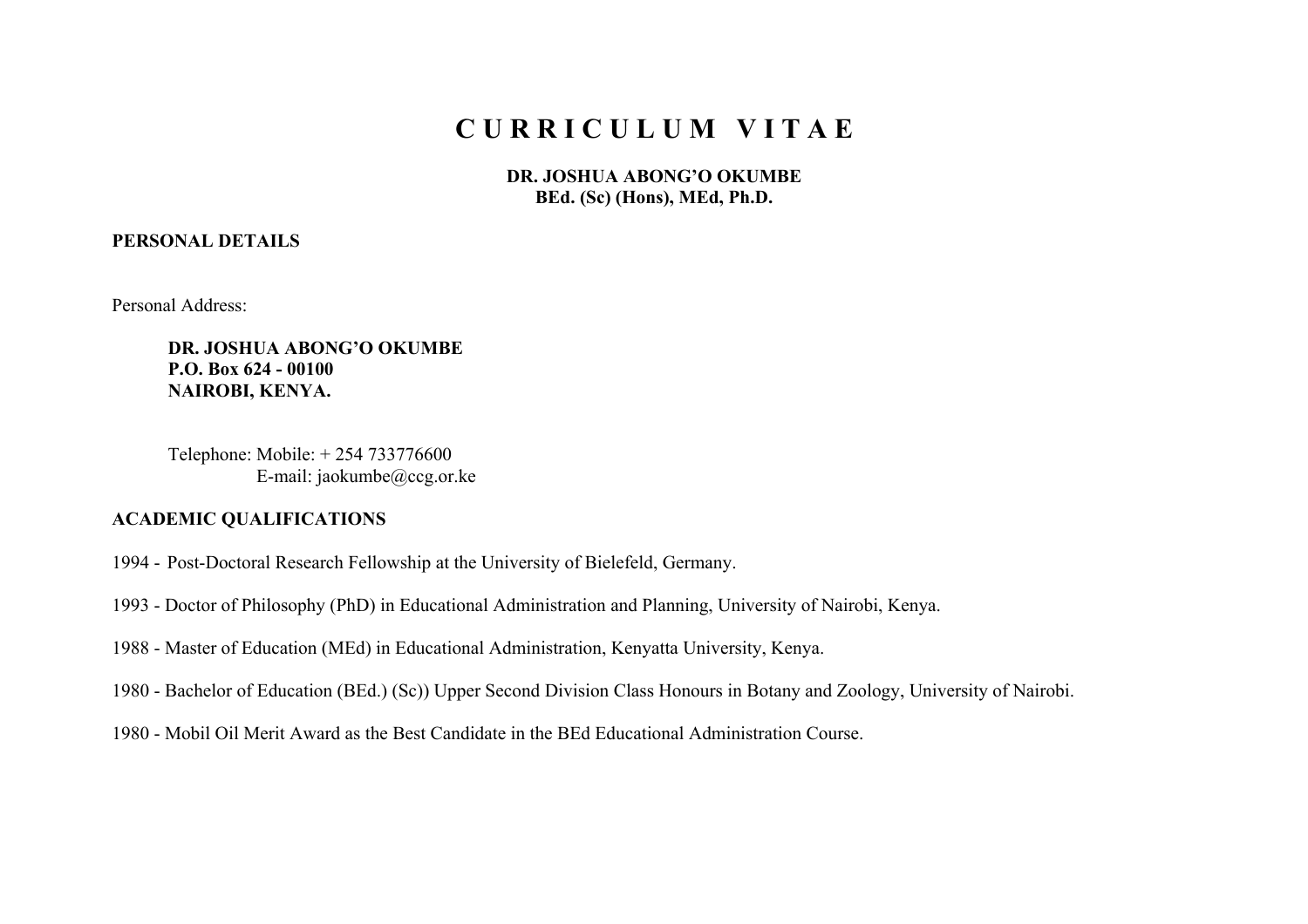#### **OTHER QUALIFICATIONS**

- 2008 Awarded the International Faculty Workshop Certificate for Corporate Governance Trainers by the Global Corporate Governance Forum (GCGF), Washington DC, March - April, 2008.
- 2006 Awarded the Corporate Governance Leadership Programme Certificate by the Global Corporate Governance Forum (GCGF), Washington DC, July, 2006.
- 2001 Awarded the Commonwealth Association for Corporate Governance (CACG) Certificate in Company Directorship, Nairobi, May, 2001.
- 2000 Awarded the Language of Instruction Policy in Basic Education Certificate by the World Bank Institute, World Bank, Nairobi, Kenya, November/December, 2000.
- 2000 Trained and Certified UNESCO Consultant in Learning Resource Development for Higher Education, 2000.
- 1999 Trained and Certified UNESCO Consultant in Management of Higher Education Distance Learning, 1999.

#### **CURRENT AND PAST MEMBERSHIPS:**

Chairman, African Union (AU) Committee on Governance and Popular Participation, UNECA, Addis Ababa Ethiopia (2012-14)

Chairman, Educational Development and Research Bureau, Nairobi, Kenya

Member, Disciplinary Committee of the Institute of Certified Public Accountants, Kenya (2010-2015)

Founder Member, Institute of Directors (IoD) Kenya (2002 - Present)

Founder Member, CCG Alumni Network (2017 - Present)

Member, Adhoc Team, Performance Contract, Government of Kenya (2006 - Present);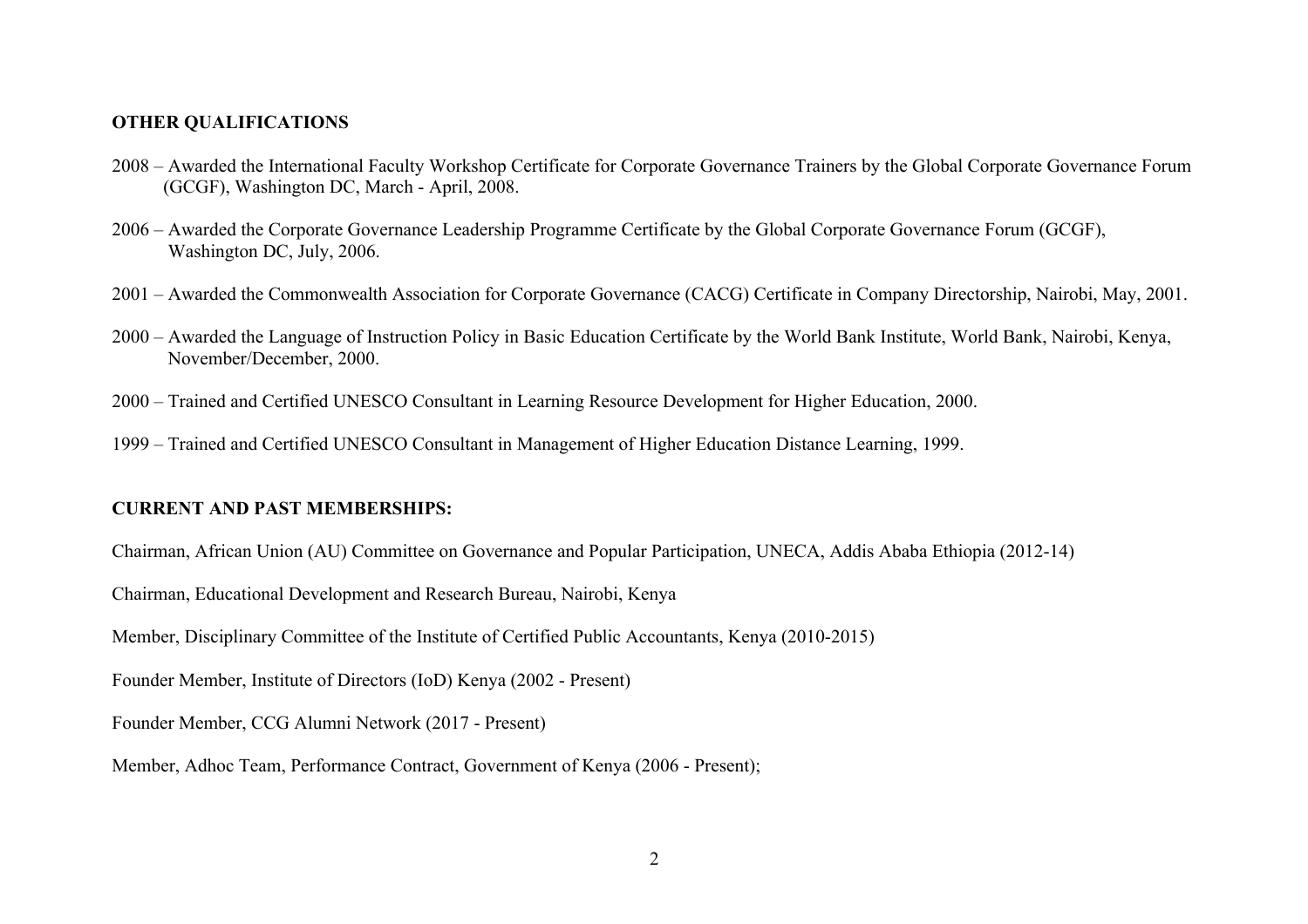Committee Member, CSO Fanikisha Committee (2013)

Member of CMC Board of Directors (2012 - 13)

Member of Audit and Risk Committee - CMC Board of Directors (2012 - 13)

Member of Audit and Risk Committee – All Saints Cathedral, Nairobi 2009 - 2014

Member of the Jury Institute of Certified Secretaries (ICS), Kenya Champions of Governance (COG) Awards

Appointed the Chief Judge for the Panel of Judges of the Capital Markets Awards 2012

Appointed the Returning Officer of the Electoral Board for the very flawlessly conducted elections of the National Olympics Committee (NOCK) held on December 9, 2021 at the PrideInn Hotel, Nairobi, Kenya

# **PROFESSIONAL AND WORK EXPERIENCE**

2020- 2007**: Chief Executive Officer,** Centre for Corporate Governance:

- Promoted by the Board of the Centre for Corporate Governance to the position of the Chief executive Officer from July 1, 2007. As the CEO of the Centre, I have played a pivotal role in developing the Centre into a highly reputed Centre of Excellence in Corporate Governance Training, Education, Research, Monitoring, Evaluation and Advocacy in Kenya, in particular, and Africa, in general.
- Steadfastly built the Centre's reputation by developing and maintaining the highest degree of integrity, honesty, probity, accountability and transparency, being driven by the highest ethical standards. I have entrenched in the Centre the overriding philosophy of providing the best services for effective corporate and public leadership in Kenya and the greater part of Africa. The Centre's exceptional reputation locally and continentally attests to this. The Centre continues to be consulted on a significant number of appointments to Boards and senior management in public and private sectors.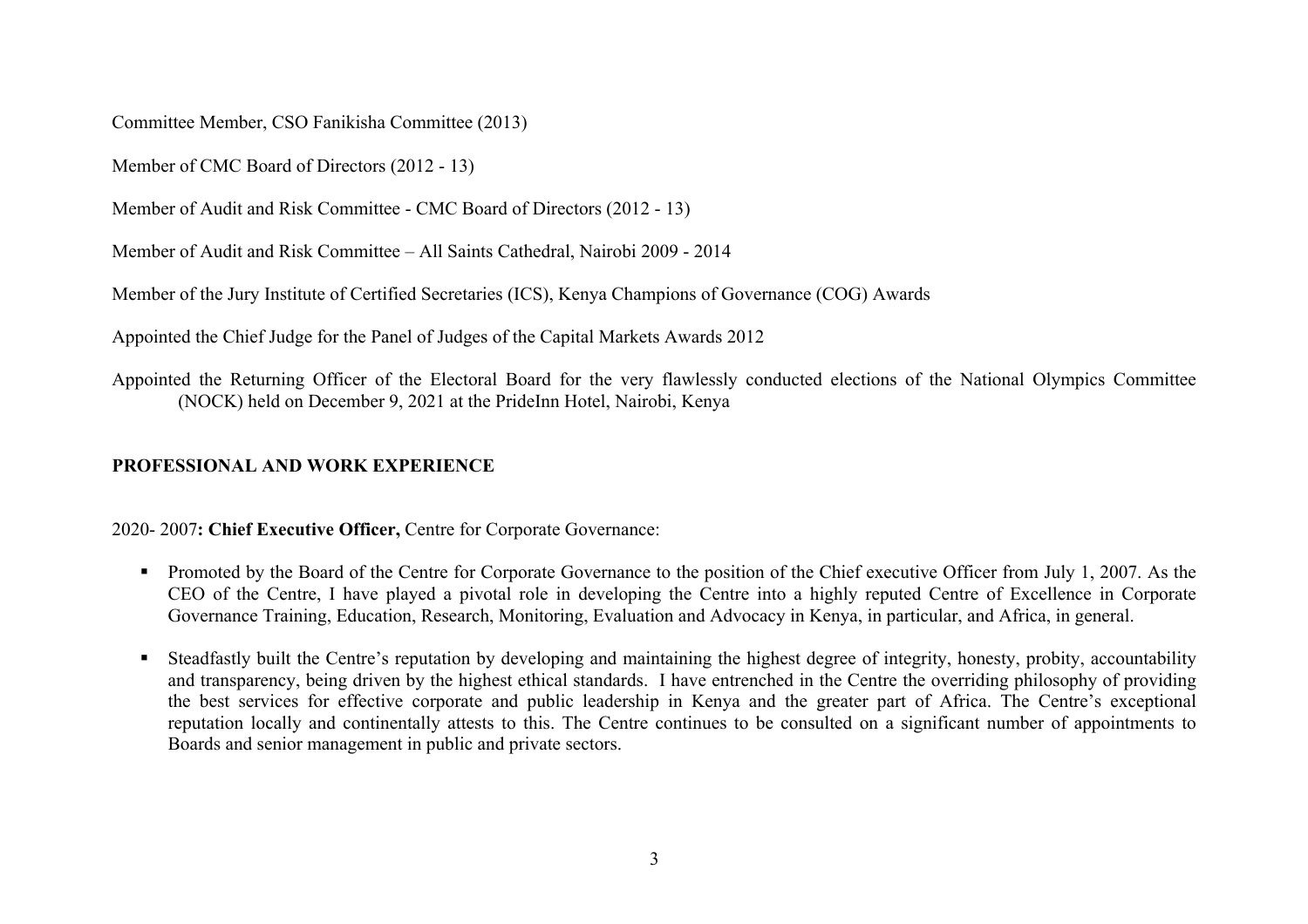- § Successfully facilitated the Annual Consultative Forum for Chairmen of State Corporations, which provided avenues for consultations and information sharing in order to enhance effectiveness of Chairmen and Boards in the promotion of good corporate governance practices and ethical standards in all corporations.
- Continued to play a significant role in the continuous review of the Performance Contract Instruments used by the Government of Kenya. I have also continued to play a significant role as an Ad Hoc Task Force Member in the facilitation of Performance Contract Negotiations, Vetting, Moderation and Evaluation.
- Continued to provide leadership in the development of various generic and sector-specific training manuals. Key among them are: the Generic Training Manuals which are published by CCG for most sectors of the economy; Manual for Chairmen of Corporations; Training of Trainers Manual; Training Manual for SoEs; Training Manual for Banking Industry; Training Manual for the Insurance Industry; Training Manual for SMEs; Training Manual for Universities; Capacity Building Programme for Members of the National Anti-Corruption Campaign Steering Committee; Corruption – Causes, Effects and Prevention Module; the Corporate Governance Board Leadership Training Resources Manual and the Training Skills Guide which we helped GCGF and IFC to develop and publish. All the corporate governance manuals provide detailed Anti-Corruption techniques which have helped to reduce corruption to a significant degree, at least locally.
- Facilitated the publication of the following Codes of Best Practice: Guidelines on Corporate Governance for State owned Enterprises; Guidelines on Corporate Governance for Universities; Guidelines on Corporate Governance for Shareholders; Guidelines on Corporate Governance for the Banking Sector; Guidelines on Corporate Governance for Co-operatives; and Guidelines on Corporate Governance Disclosure and Reporting. I have also facilitated the establishment of Board Charters, Board Manuals, Codes of Conduct/Ethics for a number of companies and reviewing legal instruments establishing companies.
- § Most of the Guidelines and training programmes have brought major policy transformations in both public and private sectors. These include: Performance Contracts, Appointment of Chairmen of Boards, the Size of Boards, Board Meetings, Audit Committees, Appointment of Chancellors of Public Universities, Recruitment of CEOs, Transformation of SCAC, Strategic Plans, Board Work Plans, Board Charters and Board Manuals.
- Provided effective leadership in corporate governance training, advocacy and certification for over 16,059 Directors, public leaders and scholars from different types of institutions and various countries in Africa, including: Angola, Benin, Botswana, Burkina Faso, Burundi, Cameroon, Cape Verde, Central African Republic, Congo-Brazzaville, Cote D'Ivore, Democratic Republic of Congo, Djibouti, Egypt, Equatorial Guinea, Eritrea, Ethiopia, Gabon, Gambia, Ghana, Guinea, Guinea Bissau, Kenya, Liberia, Madagascar, Malawi, Mali,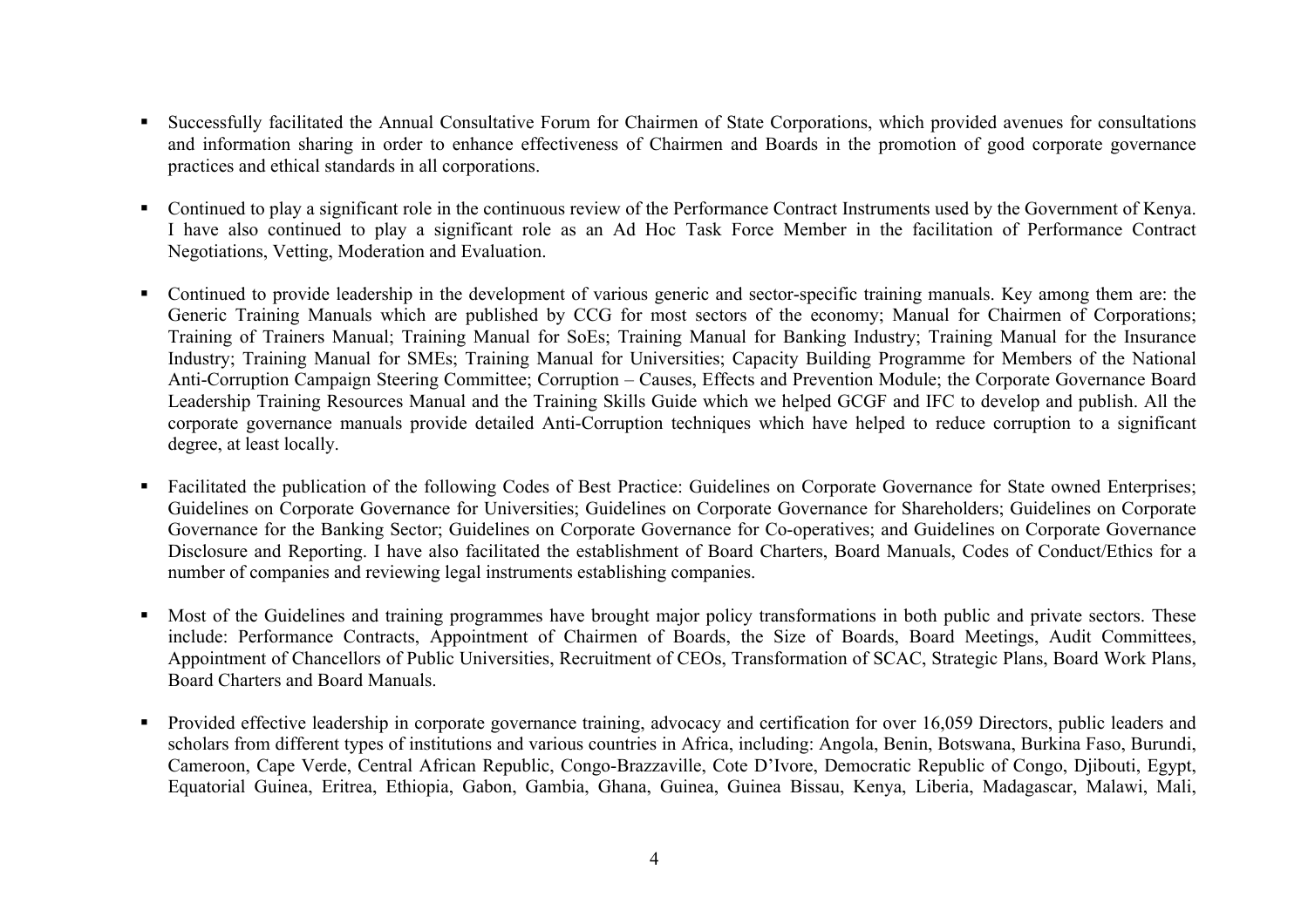Mauritius Namibia, Niger, Nigeria, Rwanda, Sao Tome, Senegal, Sierra Leone, South Africa, Sudan, Swaziland, Tanzania, Tchad, Togo, Uganda, Zambia and Zimbabwe. Key among the participants are: Chancellors, Vice Chancellors, DVCs, Ministers, Members of Parliament, Political Party Leaders, Principal Secretaries, Directors, Chairmen of Boards, CEOs and top executives in industry.

- The Centre's Competency Based Curriculum (CBC) for Diploma in Corporate Governance was validated by CDACC TVETA on April 22, 2019, and was approved by TVETA in February 2020. It is instructive to note that this is a Curriculum of a kind.
- § The Centre hosted the **Second Reunion/Summit of its Alumni** which was very well attended at the Safari Park Hotel, Nairobi, Kenya, September 18-19, 2018
- The Centre launched our very well attended Grand Reunion of CCG Alumni which was held on February 17, 2017 at the Radisson Blu Hotel, Nairobi, Kenya
- Over the years, spearheaded collaborative relationships with a number of institutions locally and abroad. These include: Capital Markets Authority, Nairobi Stock Exchange, KCA University, ICPAK, KUSCO, IoD (K), FKE, Performance Contracting Secretariat, IoD (SA), IoD (Zimbabwe), IoD Zambia, IoD (UK), Pan African Consultative Forum on Corporate Governance, AfDB, GCGF, CACG, ACBF, NEPAD, APRM, West African Bankers Association (WABA), CESAG (Dakar), GICAM (Cameroon), CIDA, Embassy of Netherlands, Commonwealth Secretariat, CIPE (USA), AMSCO, AUSAid and the World Bank.

## 2003-2007**: Deputy Chief Executive Officer and Training and Education Programmes Coordinator,** Centre for Corporate Governance:

- The Board of the Centre promoted me to the position of Deputy Chief Executive Officer in 2003. As the Deputy CEO, I provided leadership in training, education; research, monitoring, evaluation and advocacy programmes. I facilitated the development of various training manuals for different categories of directors, public leaders and scholars. I also facilitated the development of the Manual for training Chairmen of Boards of Corporations in East Africa during this period.
- In the same period I facilitated the training of over 4,000 Directors of corporations and public leaders mainly in Eastern Africa, Southern African, Central Africa and Western Africa. In addition, I facilitated the Training of Trainers courses for a number of senior corporate leaders from many countries in Africa.
- It is also during this period that the Centre launched its "Guidelines in Corporate Governance for State Owned Enterprises". It is through these Guidelines that we initiated the development of the on-going Performance Contracts in the Kenyan Government.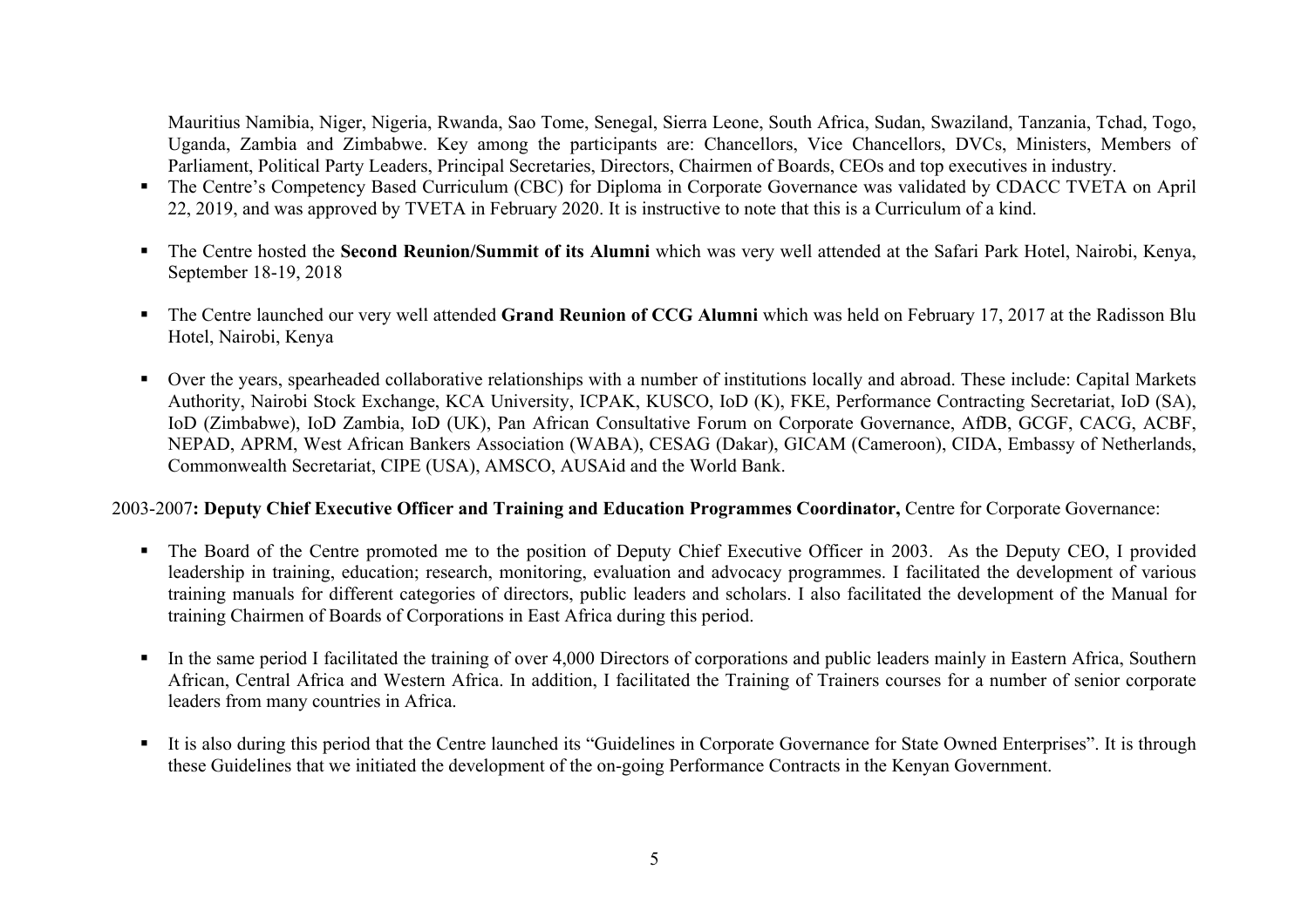- § Played a critical role in developing the collaboration between the Centre and KCA University to jointly launch the Executive Postgraduate Diploma in Corporate Governance. The LLM Corporate Governance Thematic Approach was also launched at University of Nairobi in the same period with the Centre's initiative.
- § Played a critical role in developing the collaboration between the Centre and the University of Nairobi in the launching of the LLM Corporate Governance Thematic Approach was also launched at University of Nairobi.

## 2001-2003**: Training and Education Programmes Coordinator -** Private Sector Corporate Governance Trust (Renamed CCG in 2002):

- § Appointed by the Board of the Private Sector Corporate Governance Trust (PSCGT) as the Training and Education Programmes Coordinator. PSCGT was the precursor of CCG. I have since been on Leave of Absence from the University of Nairobi where I was a Senior Lecturer and Scholar in Educational Administration.
- Initiated and developed a number of training courses, training manuals, codes of best practice and post-graduate educational curricula such as the MBA, LLM and Post Graduate Diploma Programmes in Corporate Governance. I developed the Training of Trainers (ToT) Manual during this period.
- § During this period I facilitated the implementation of several tailor-made training courses for a number of companies, Banks, Councils of Universities and NGOs both within Kenya and the greater part of Africa.
- § Played a significant role in the formation of the Institute of Directors (IoD) of Kenya and the Kenya Shareholders Association.

1996-2001**: Senior Lecturer:** Department Educational Administration and Planning, University of Nairobi:

§ 2001 - I published my third university level book: **Human Resources Management: an Educational Perspective,** which has remained popular with undergraduate and postgraduate students in Universities and practitioners in industry.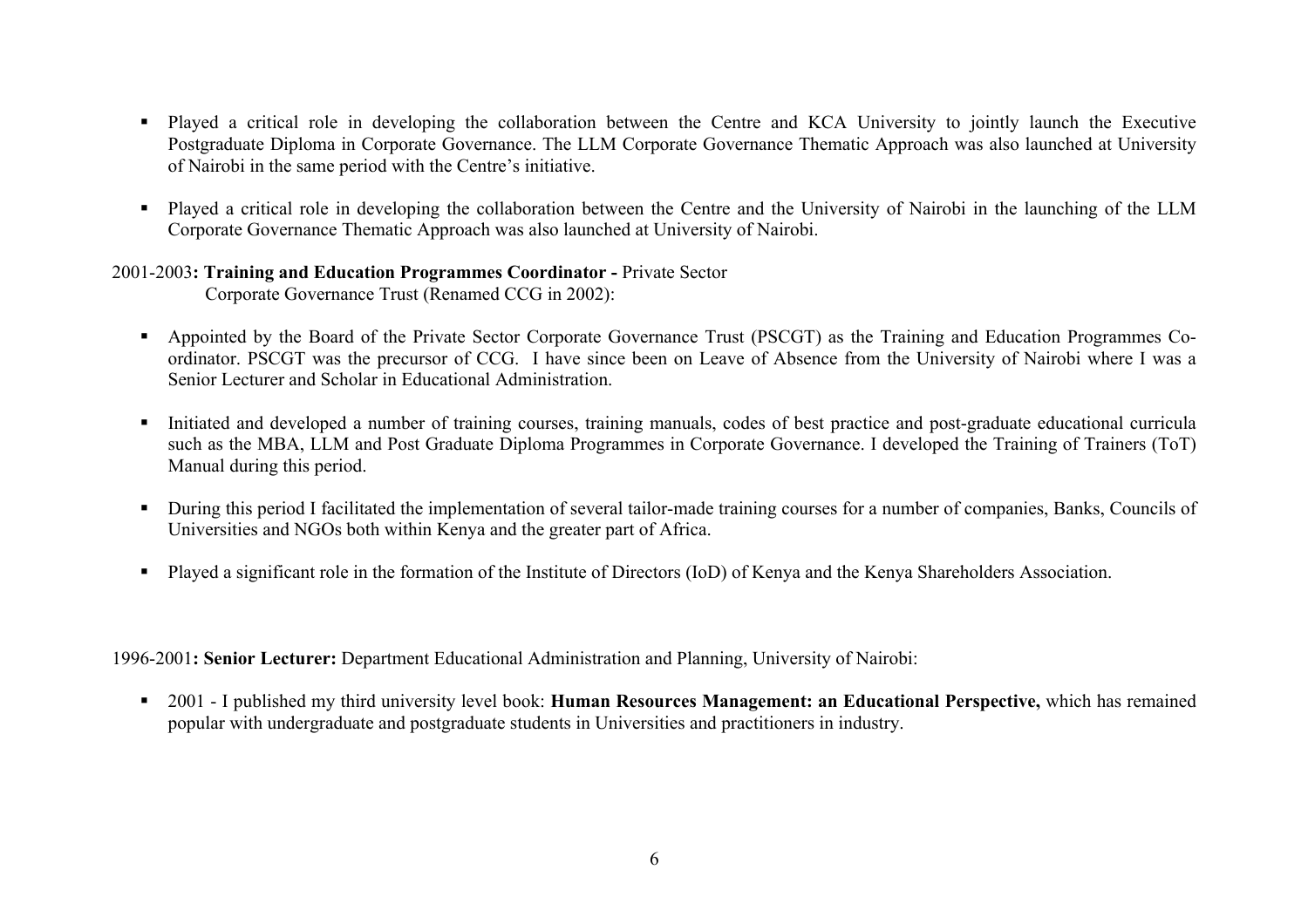- While at the University of Nairobi I successfully supervised over 20 MEd and 10 PGDE research theses and projects and facilitated the registration and graduation of some PhD candidates. I was also instrumental in the development of the research proposal and thesis writing framework for the University of Nairobi.
- 2001 Designed and participated in the development of learning materials for the MBA Programme in Economics and Public Policy, Business Strategic Management, Management Finance, Advanced Personnel Management, and Leadership Behaviour and Motivation.
- 2001 Designed the Management Development Programmes for Insurance Industry in the following areas: Business Communication, Time Management, Supervisory Skills, Effective Manager, Management of Change, Property Investment and Mortgage Management, Marketing and Strategic Management.
- 2001 Designed and participated in a number of Teacher Development Programmes for a number of schools.
- 1999 Appointed Chairman, Departmental Standing Sub-Committee that proposed, structured and inaugurated the MEd, School-Based Programme.
- § 1999 Appointed by the University of Nairobi as the University's Representative at the Kenya Institute of Education (KIE).
- § 1998 I published my second University level book: **Educational Management: Theory and Practice,** which has remained popular with undergraduate and postgraduate students in Universities and industry. This book has been the best seller for a long time at the Nairobi University Press.
- § 1997 I published my first University level book: **Education and Development**, University of Nairobi, External Studies **Lecture Series**.
- 1996 I was promoted to the position of Senior Lecturer in the Department of Educational Administration and Planning.

# 1995-1991**: Lecturer:** Department of Educational Administration and Planning, University of Nairobi:

■ 1995 - I was appointed by the University of Nairobi as the National Coordinator of the Eastern and Southern African Universities Research Programme (ESAURP). The activities of ESAURP include Research, Policy Studies and Consultancy.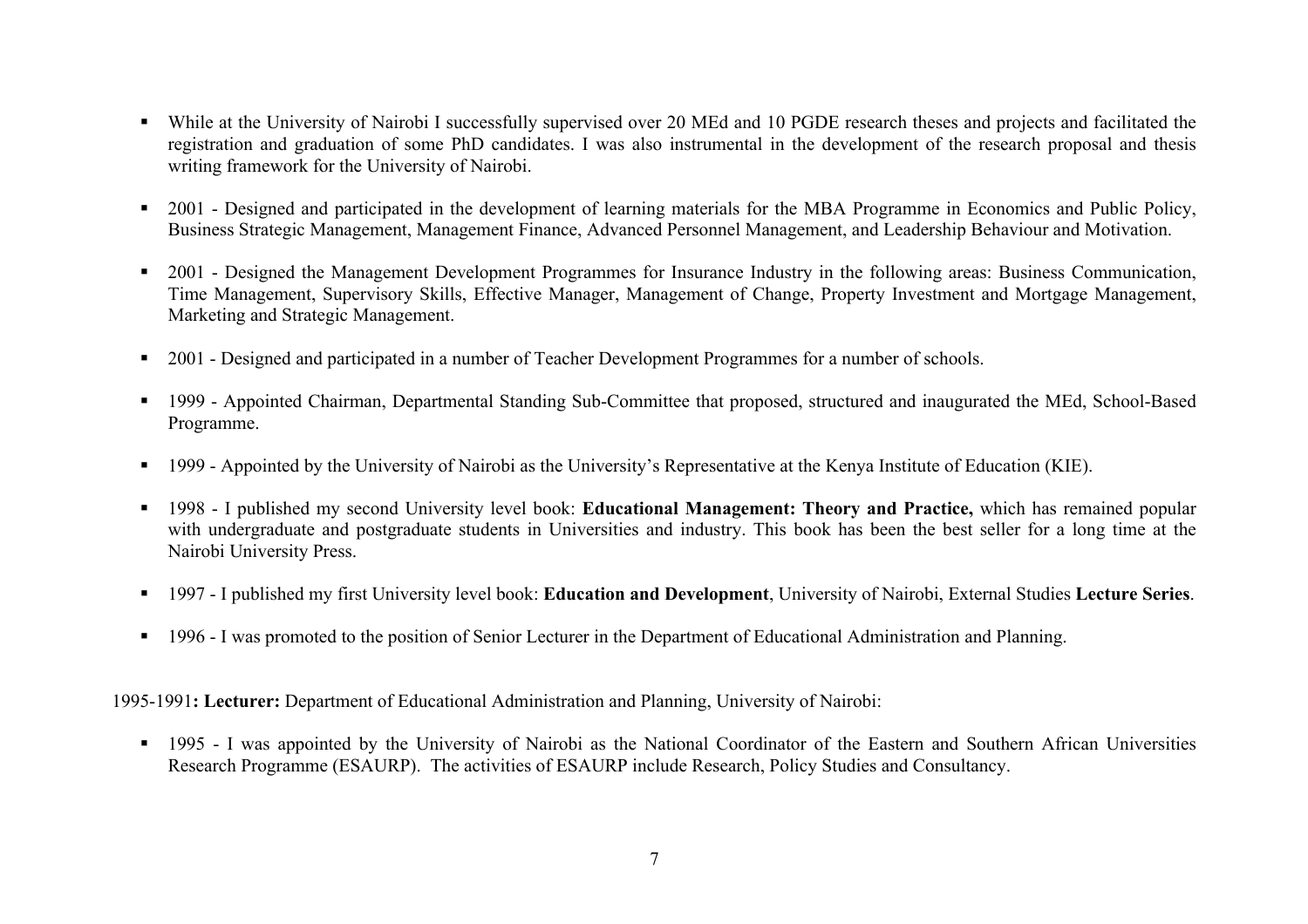- Appointed Member of the Faculty of Education Postgraduate Studies Committee (FPSC).
- § Appointed the College of Education and External Studies Representative in the Board of Common Undergraduate Courses.
- § 1994 Appointed Examinations Officer, College of Education and External Studies, University of Nairobi.
- § I was promoted to the position of Lecturer in the Department of Educational Administration and Planning.
- Played key role in the development of curriculum for the Masters of Education (MEd.) Programmes in Educational Administration, Planning, Economics and Curriculum Studies, University of Nairobi.
- 1999 I was promoted to the position of Assistant Lecturer in the Department of Educational Administration and Planning.
- 1988 I was appointed to the position of Tutorial Fellow in the Department of Educational Administration and Planning, University of Nairobi.
- § 1980 1986 I was employed by the Teachers Service Commission as a Graduate Teacher and rose to the position of Senior Principal Grade 2.

# **RESEARCH AND PUBLICATIONS**

# **1. PUBLISHED BOOKS**

Okumbe, J.A. (ED.) **Corporate Governance Training Manual for Corporate Directors.** Nairobi**:** Longhorn Publishers, 2012.

Okumbe, J.A., **Human Resources Management: An Educational Perspective.** Nairobi**:** Educational Development and Research Bureau, 2001.

Okumbe J.A., **Educational Management: Theory and Practice**. Nairobi: Nairobi University Press, 1998.

Okumbe, J.A., **Education and Development: Lecture Series**, University of Nairobi, External Studies, 1997.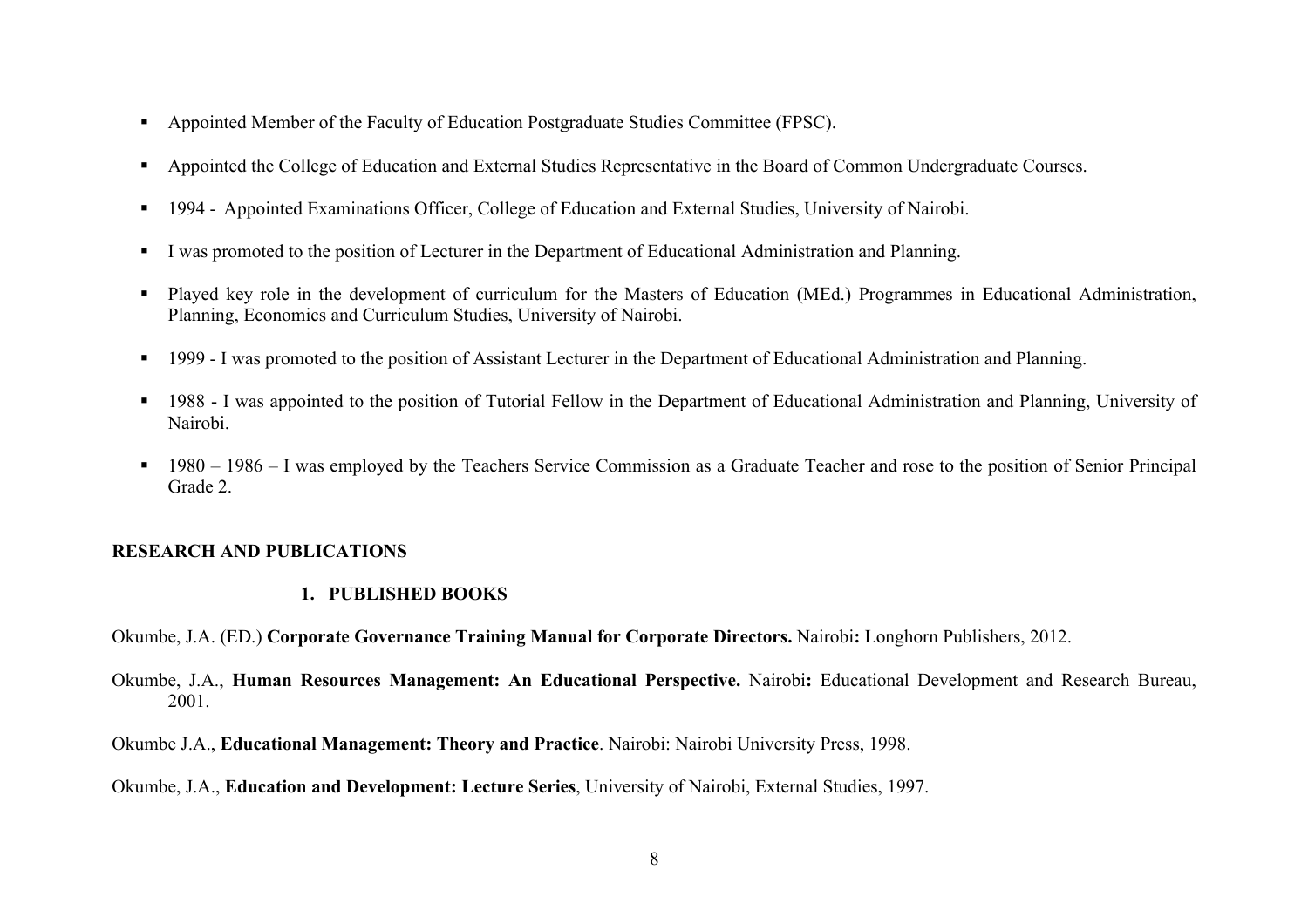#### **2. JOURNAL PUBLICATIONS**

- Musyoki, J.M, Okoth U, Kalai J.M and Okumbe J.A. **"**Influence of Principals Inspirational Influence on Students Performance at Kenya Certificate of Secondary Education in Public Secondary Schools, Kenya"**. IOSR Journal of Humanities and Social Science 2279-0837**  May 31, 2021.
- Okumbe, J.A. **"**The Relevance of Corporate governance in the Insurance industry in Kenya"**. Journal of the Insurance Institute of Kenya**, **Vol. 1**, December 2011.
- Okumbe, J.A. **"**Investor Protection and Corporate Governance in African Capital Markets"**. African Securities and Exchange Association**, November, 2010.
- Okumbe, J.A., Human Resources Management in Dynamic Educational Institutions: The Case of Kenya. **Huria**, Journal of the Open University of Tanzania, **Vol. IV, No. 1,** Sept. 2002.
- Okumbe, J.A., Management of Higher Distance Education in Africa: The Case Study of the University of Nairobi. In Shabani J. and Okebukola P., Eds. **Guide to the Development of Materials for Distance Education,** Ibadan, Nigeria: Olu-Akin Printing Press, 2001.
- Okumbe, J.A., Language Policy and Practices in Education: Perceptions of Parents, Pupils and Teachers on the Use of Mother Tongue, Kiswahili and English in Kenyan Primary Schools. **The Rockefeller Foundation,** 2001**.**
- Okumbe, J.A., Management of Change: The Role of Educational Managers in Changing Educational Organisations. The **Kenya Adult Educator**, **Vol. 4**, No**. 2**, 1999. Also see, **Paper**s **in Education and Development**. Journal of the Faculty of Education, University of Dar-es-Salaam, 2000.
- Okumbe, J.A. and Macharia, D. Managing the Learner Support System at the University of Nairobi. **The Kenya Adult Educator**, **Vol. 5, No.1,**  2000**.**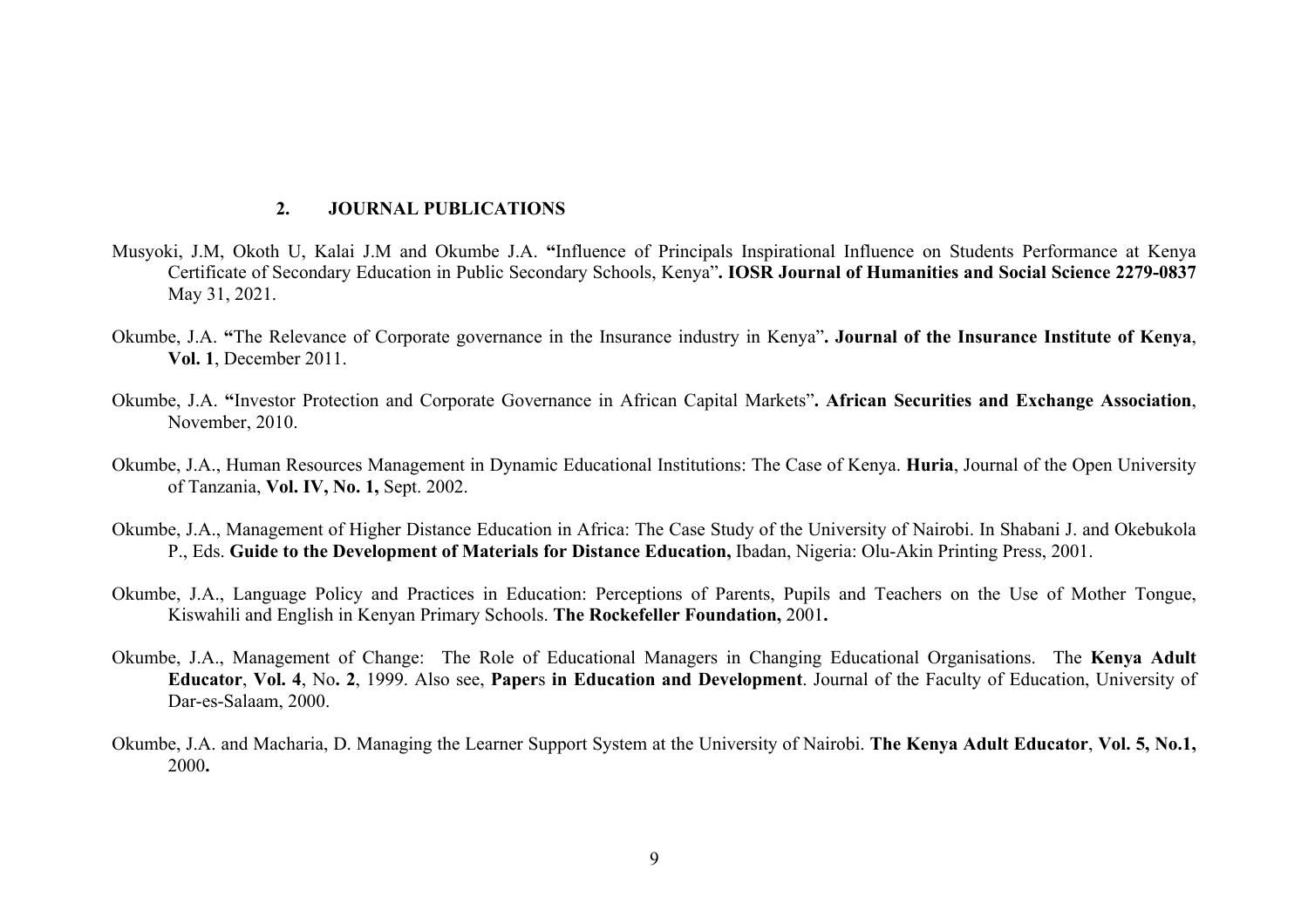- Okumbe, J.A., Motivating Teachers and Students in Secondary Schools: A Conceptual Model. **Huria**, Journal of the Open University of Tanzania, **Vol. III, No. 1,** 2000.
- Okumbe, J.A., Course Design and Development for Distance Higher Education: A Case Study of University of Nairobi, **UNESCO,** Dakar, 2000.
- Okumbe, J. A. & Mbiti, D.M. "Elaboration of Human Resources Development Indicators (HRDI) in Kenya," **UNESCO's Third Term Plan for 1990 – 1995.** 1992.
- Okumbe, J.A. "Teaching Practice: Management and Supervision", in Karani F.A. and Okumbe JA, University Staff Development Part Two. **German Foundation for International Development**: Bonn, 1991.

Okumbe, J.A. and Karani F.A. Staff Development Part One. **German Foundation for International Development: Bonn**, 1991.

# **3. RESEARCH AND OTHER PUBLICATIONS**

- Okumbe, J.A. "**Board Evaluation for Board of Directors of Central Bank of Rwanda (National Bank of Rwanda - NBR)",** A research study of the performance of the Board of Directors conducted in the last quarter of 2022 and the Board Evaluation Report presented on September 23, 2021, Kigali, Rwanda**.**
- Okumbe, J.A. "**Board Evaluation for Board of Directors of Central Bank of Rwanda (National Bank of Rwanda - NBR)",** A research study of the performance of the Board of Directors conducted in the last quarter of 2020 and the Board Evaluation Report presented on December 22, 2020, Kigali, Rwanda**.**
- Okumbe, J.A. "**Board Evaluation for Board of Directors of Central Bank of Rwanda (National Bank of Rwanda - NBR)",** A research study of the performance of the Board of Directors conducted in the last quarter of 2019 and the Board Evaluation Report presented on September 23, 2020, Kigali, Rwanda**.**
- Okumbe, J.A. "**Board Evaluation for Board of Trustees of Maseno University Retirement Benefits Scheme (MURBS)",** A research study of the performance of the Board of Trustees conducted in August and September 2020 and the Board Evaluation Report presented on September 21, 2020, Maseno University, Kisumu, Kenya**.**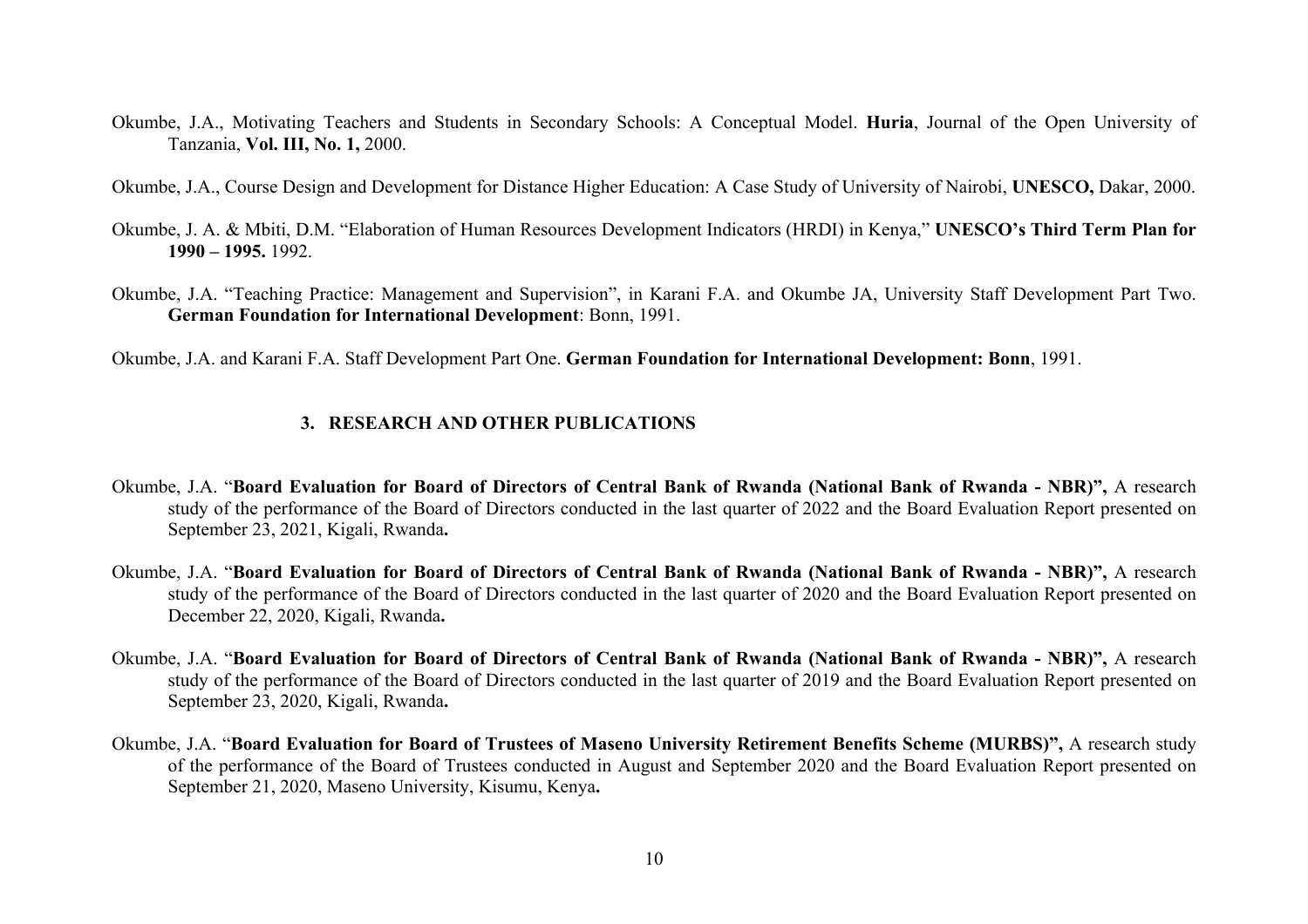Centre for Corporate Governance (Okumbe J.A). "**Constitution of the African Academy of Science,** June 12, 2017**.**

- Centre for Corporate Governance (Okumbe J.A). "**Board Evaluation for Board of Directors of Stromme Micro Finance East Africa Limited, Kampala, Uganda",** A research study of the performance of the Board of Directors of Stromme conducted by the Centre and Board Evaluation Report presented on March 16, 2017 in Kampala, Uganda**.**
- Centre for Corporate Governance (Okumbe J.A). "**Board Evaluation for Board of Directors of National Fund for the Disabled of Kenya, (NFDK) Nairobi, Kenya",** A research study of the performance of the Board of Directors of NFDK conducted by the Centre and the Board Evaluation Report presented on November 25, 2015 in the Boardroom, Nairobi, Kenya**.**
- Centre for Corporate Governance (Okumbe J.A). "**Board Evaluation for Board of Directors of Ecobank Kenya Ltd., Nairobi, Kenya",** A research study of the performance of the Board of Directors of Ecobank conducted by the Centre and the Board Evaluation Report presented on March 30, 2015 in the Boardroom, Nairobi, Kenya**.**
- Centre for Corporate Governance (Okumbe J.A). "**Board Evaluation for Board of Directors of UAP Holdings Ltd., Nairobi, Kenya",** A research study of the performance of the Board of Directors of UAP Holdings conducted by the Centre and the Board Evaluation Report presented on November 27, 2014 in the Boardroom, Nairobi, Kenya**.**
- Centre for Corporate Governance (Okumbe J.A). "**Board Evaluation for Board of Directors of National Construction Authority (NCA) Nairobi, Kenya",** A research study of the performance of the Board of Directors of NCA conducted by the Centre and the Board Evaluation Report presented on May 9, 2014 in the Boardroom, Nairobi, Kenya**.**
- Okumbe et. al. "**External Programme and Management Review of the Kenya Agricultural Research Institute (KARI), KESREF, CRF and TRF"**, a Programme Evaluation and Review commissioned by the World Bank, Nairobi, Kenya, December 24, 2013
- Centre for Corporate Governance (Okumbe J.A). "**Board Evaluation for Board of Directors of East African Portland Cement (EAPC), Athi River, Kenya",** A research study of the performance of the Board of Directors of EAPC conducted by the Centre and the Board Evaluation Report presented on July, 2013 in the Boardroom, Nairobi, Kenya**.**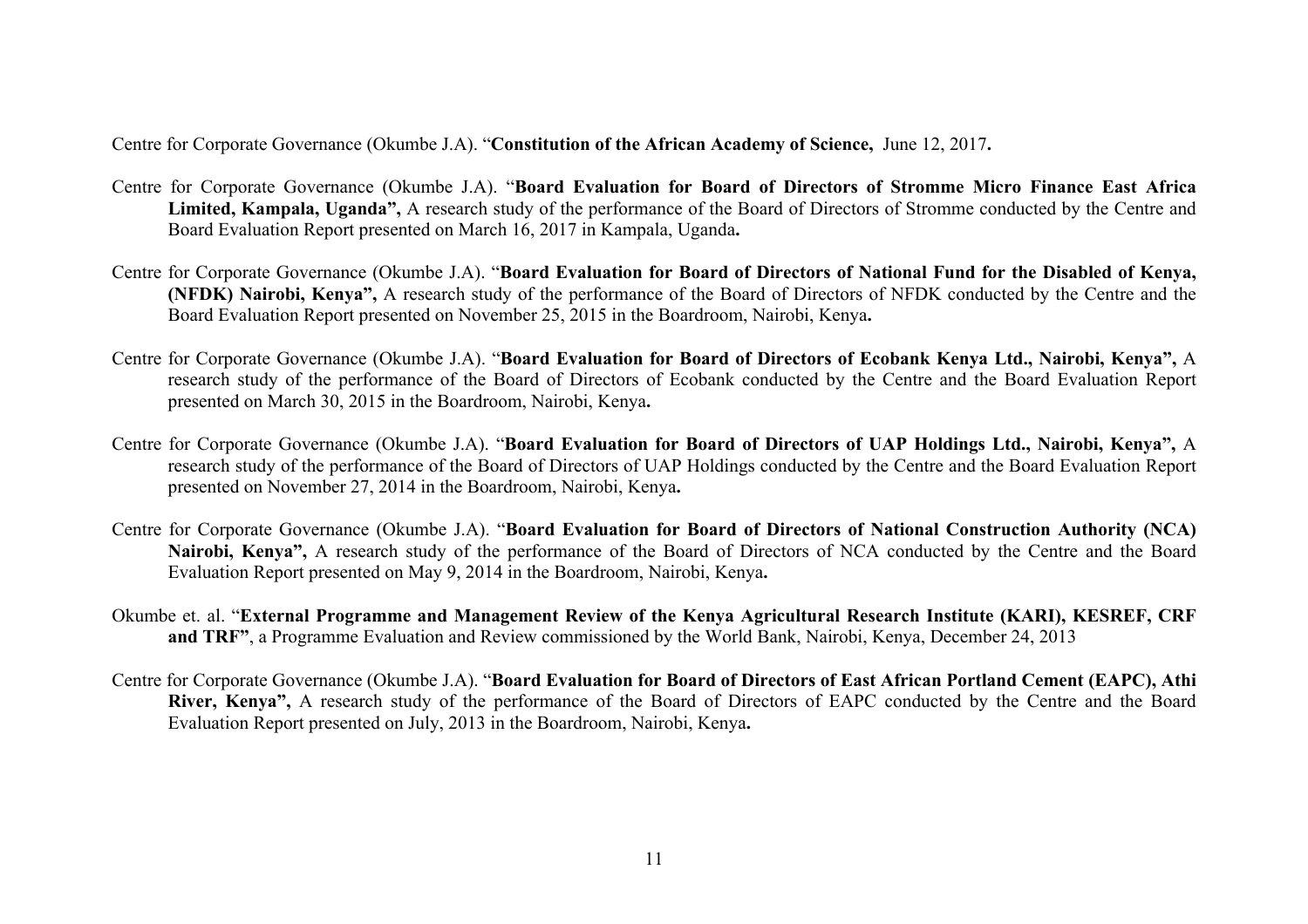- Centre for Corporate Governance (Okumbe J.A). "**Board Evaluation for Board of Directors of National Biosafety Authority (NBA), Nairobi, Kenya",** A research study of the performance of the Board of Directors of NBA conducted by the Centre and the Board Evaluation Report presented on March, 2013 in the Boardroom, Nairobi, Kenya**.**
- Centre for Corporate Governance (Okumbe J.A). "**Board Evaluation for Board of Directors of Postal Corporation, Nairobi, Kenya",** A research study of the performance of the Board of Directors of Postal Corporation conducted by the Centre and the Board Evaluation Report presented on November 4, 2011 in the Boardroom, Nairobi, Kenya**.**
- Centre for Corporate Governance (Okumbe J.A). "**Board Evaluation for Board of Directors of Postal Corporation, Nairobi, Kenya",** A research study of the performance of the Board of Directors of Postal Corporation conducted by the Centre and the Board Evaluation Report presented on November 4, 2011 in the Boardroom, Nairobi, Kenya**.**
- Centre for Corporate Governance (Okumbe J.A). "**A Study of Corporate Governance Practices and Link to Performance in Kenyan Companies".** Nairobi, CCG, 2011 - The research study was disseminated among peers and practitioners during a dissemination Workshop at the Crown Plaza Hotel, Nairobi, Kenya, August 3, 2011.
- Centre for Corporate Governance (Okumbe J.A). "**A Study of Corporate Governance Practices in Small and Medium Enterprises in Kenya".** Nairobi, CCG, 2011. The research study was disseminated among peers and practitioners during a dissemination Workshop at the Crown Plaza Hotel, Nairobi, Kenya, August 3, 2011.
- Centre for Corporate Governance (Okumbe J.A). "**A Study of the Impact of the Centre for Corporate Governance's Training Programmes on Corporate Governance Practices by Kenyan Corporations".** Nairobi, CCG, 2011 - The research study was disseminated among peers and practitioners during a dissemination Workshop at the Crown Plaza Hotel, Nairobi, Kenya, August 3, 2011.
- Centre for Corporate Governance (Okumbe J.A). "**A Study of Corporate Governance Practices in Secondary Schools in Nairobi and Kiambu Counties".** Nairobi, CCG, the research study was disseminated among peers and practitioners during a dissemination Workshop at the Crown Plaza Hotel, Nairobi, Kenya, August 3, 2011.
- Centre for Corporate Governance (Okumbe J.A). "**Board Evaluation for Board of Directors of Capital Markets Authority (CMA), Nairobi, Kenya,** A research study of the performance of the Board of Directors of CMA conducted by the Centre and the Board Evaluation Report presented on November 17, 2010 in the Boardroom, Nairobi, Kenya**.**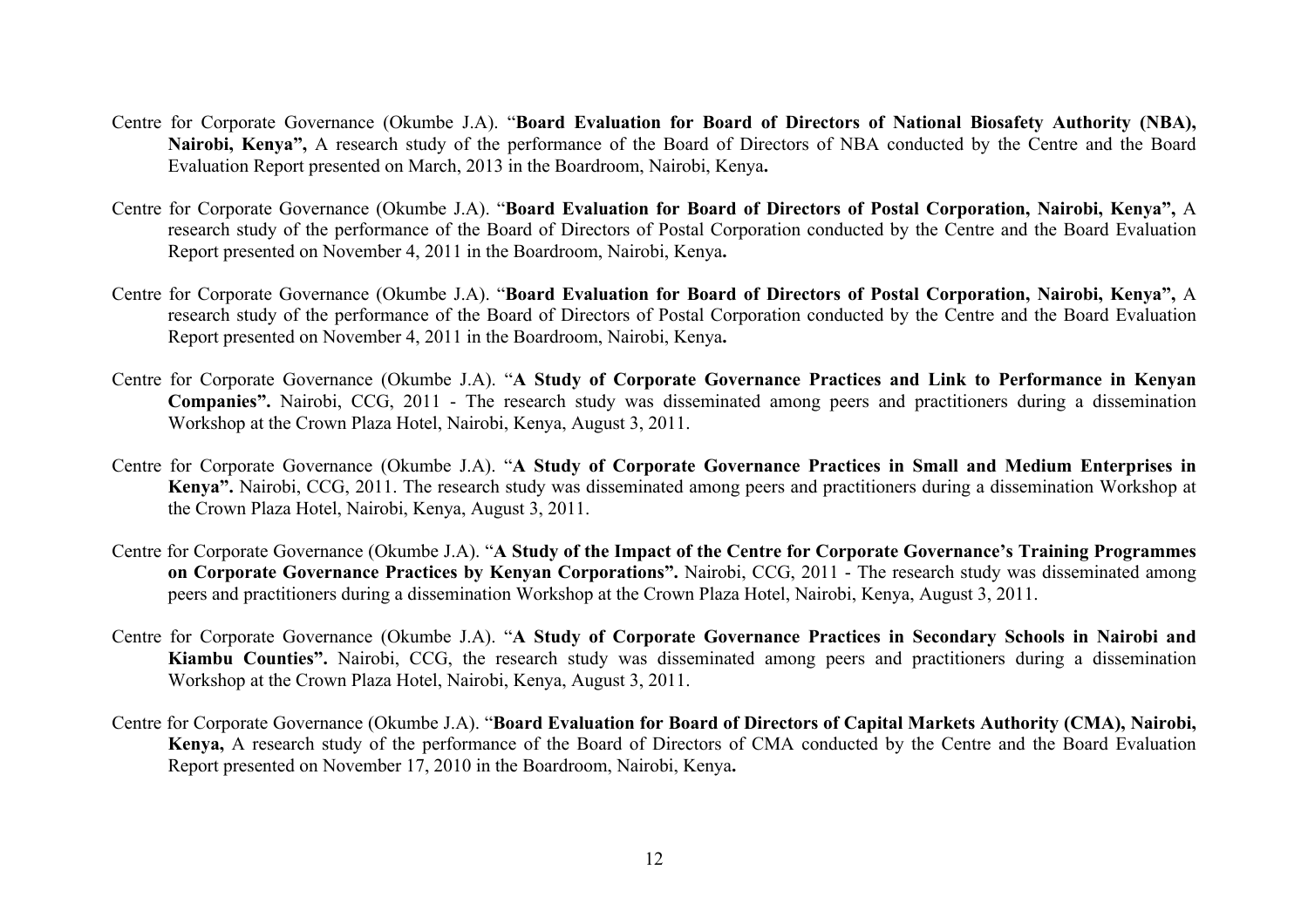- Centre for Corporate Governance (Okumbe J.A). "**Board Evaluation for Board of Directors of Postal Corporation, Nairobi, Kenya",** A research study of the performance of the Board of Directors of Postal Corporation conducted by the Centre and the Board Evaluation Report presented on November 5, 2010 in the Boardroom, Nairobi, Kenya**.**
- Centre for Corporate Governance (Okumbe J.A). "**Board Evaluation for Board of Directors of Kenya Maritime Authority (KMA), Mombasa, Kenya",** A research study of the performance of the Board of Directors of KMA conducted by the Centre and the Board Evaluation Report presented in September, 2010 in the Boardroom, Nairobi, Kenya**.**
- Centre for Corporate Governance (Okumbe J.A). "**Board Evaluation for Board of Directors of Privatisation Commission (PC), Nairobi, Kenya",** A research study of the performance of the Board of Directors of PC conducted by the Centre and the Board Evaluation Report presented on August, 2010 in the Boardroom, Nairobi, Kenya**.**
- Centre for Corporate Governance (Okumbe J.A). "**Board Evaluation for Board of Directors of Kenya Civil Aviation Authority (KCCA), Nairobi, Kenya",** A research study of the performance of the Board of Directors of KCAA conducted by the Centre and the Board Evaluation Report presented on January 20, 2009, in the Boardroom, Nairobi, Kenya**.**
- Centre for Corporate Governance (Okumbe J.A). "**Board Evaluation for Board of Directors of Kenya Roads Board (KRB), Nairobi, Kenya",** A research study of the performance of the Board of Directors of KRB conducted by the Centre and the Board Evaluation Report presented on May 7, 2008 in the Boardroom, Nairobi, Kenya**.**
- Centre for Corporate Governance (Okumbe J.A). "**Board Evaluation for Board of Directors of ICDC Investment (now Centum), Nairobi, Kenya",** A research study of the performance of the Board of Directors of ICDC Investment conducted by the Centre and the Board Evaluation Report presented on November 7, 2007 in the Boardroom, Nairobi, Kenya**.**
- Okumbe J.A. "**University Admission Errors: A Research Paper for Improving the Quality of the Kenyan Universities Joint Admissions Board's (JAB) Admission Criterion for Kenya Certificate of Secondary Examination (KCSE)":** Nairobi, Kenya, May 16, 2006. Paper Submitted to the Chairman of JAB, May 12, 2006. The proposal was fully adopted by JAB and KNEC.
- Centre for Corporate Governance (Okumbe J.A), "A Study of Corporate Governance Practices in ACBF Funded Institutions and Projects in Southern, Central, Eastern and Western Africa Countries". **African Capacity Building Foundation:** Harare Zimbabwe, 2006.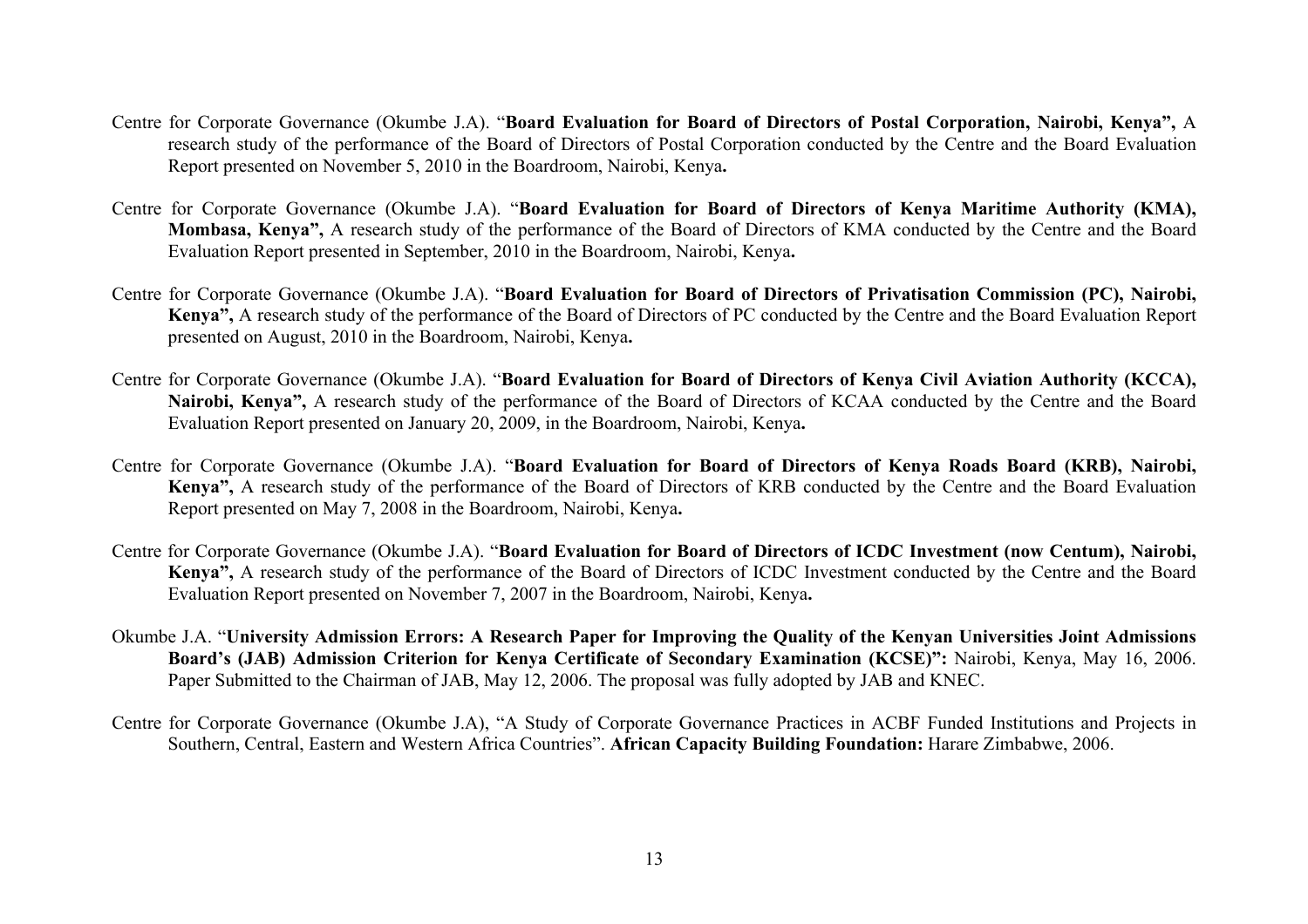- Centre for Corporate Governance (Okumbe J.A). Guidelines on Corporate Governance in Cooperatives in Kenya: **Centre for Corporate Governance:** Nairobi, Kenya, 2005.
- Centre for Corporate Governance (Okumbe J.A). "**A Study of Corporate Governance Structures in Co-operative Societies".** Nairobi, CCG, 2004.
- Centre for Corporate Governance (Okumbe J.A). "**A Study of Corporate Governance Practices in the Commercial Banking Sector in Kenya".** Nairobi, CCG, 2004.
- Centre for Corporate Governance (Okumbe J.A). "**A Research Study and Evaluation of the Centre for Corporate Governance's Five Day Training Course.** London: Commonwealth Secretariat, 2004.
- Centre for Corporate Governance (Okumbe J.A). Guidelines on Corporate Governance in State Owned Enterprises in Kenya: **Centre for Corporate Governance:** Nairobi, Kenya, 2003.
- Centre for Corporate Governance (Okumbe J.A). "**A Study of Corporate Governance Structures in the State-Owned Enterprises in Kenya".** Nairobi, CCG, 2002.
- Centre for Corporate Governance (Okumbe J.A). "**A Study of Corporate Governance Structures in Kenyan Universities**". Nairobi, CCG, 2002.
- Centre for Corporate Governance (Okumbe J.A). "**A Study of Corporate Governance Practices in the Banking Sector in Kenya."** Nairobi, CCG, 2002.

#### 4. **RESEARCH AND OTHER PUBLICATIONS**

Okumbe, J.A. "Strengthening Primary and Secondary Education in Kenya: Implementation Capacity Assessment". **World Bank** and **Government of Kenya,** 2000**.**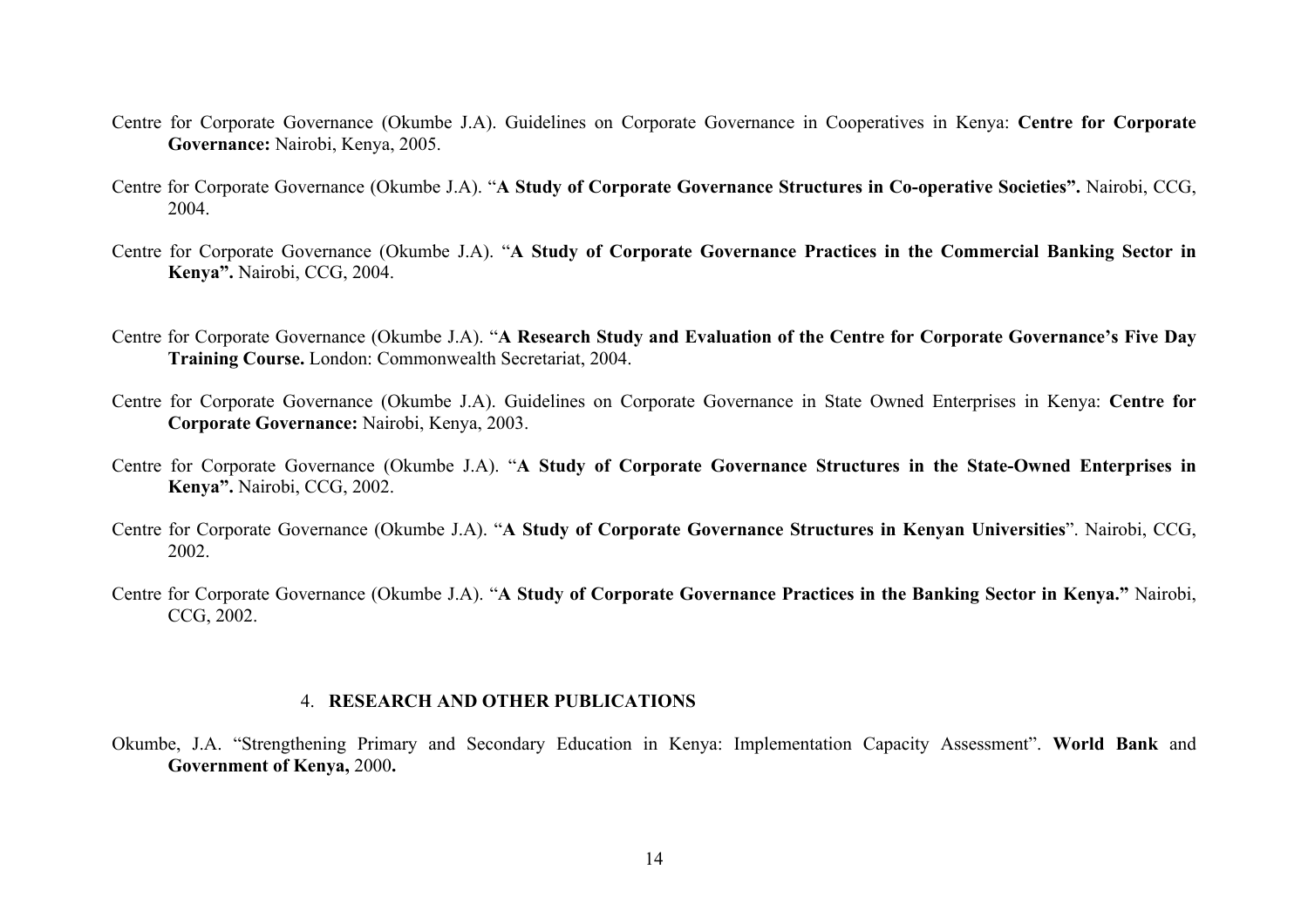- Okumbe, J. A., **"**Job Analysis Through Enrichment. A Proposal for Enriching the Teaching Job among Graduate Teachers in Rift Valley Province, Kenya" 1998.
- Okumbe, et.al. "Access, Quality and Equity Issues in Education: Costs and Financing of Secondary Education in Kenya," **World Bank/Government of Kenya** Project, 1995.
- Okumbe, J. A., "Intrinsic Versus Extrinsic Rewards: An Analysis of the Motivation Levels of Three Job Factors among Graduate Teachers in Siaya and Kiambu Districts, Kenya", 1994.
- Okumbe, J.A. and Abagi, O., Financing of Education in Kenya, **UNDP/Government of Kenya** Project, 1993.
- Okumbe, J. A., "Levels of Job Satisfaction among Graduate Teachers in Secondary Schools in Siaya District and Kisumu Town", **PhD Thesis**, University of Nairobi, 1992.
- Okumbe, J. A., "Effectiveness of Supervision and Inspection in Selected Secondary Schools in Kiambu District, Kenya", **MEd** Thesis, Kenyatta University, Kenya, 1987.

## **EXTERNAL EXAMINER AND SUPERVISION OF POST-GRADUATE STUDENTS**

I have supervised a number of Masters and other postgraduate students working on their theses, research and projects.

# **EXTERNAL EXAMINER**

- 2011 Appointed External Examiner for the MBA Course, KCA University, Nairobi, Kenya.
- 2002 Appointed External Examiner for the MEd Course, Department of Educational Administration, University of Zambia..
- § 1999 Appointed External Examiner in the Department of Educational Planning and Administration, University of Dar-es-Salaam.
- § 1999 Appointed External Examiner for MEd and PhD Theses in Educational Administration and Policy Studies, University of Zimbabwe.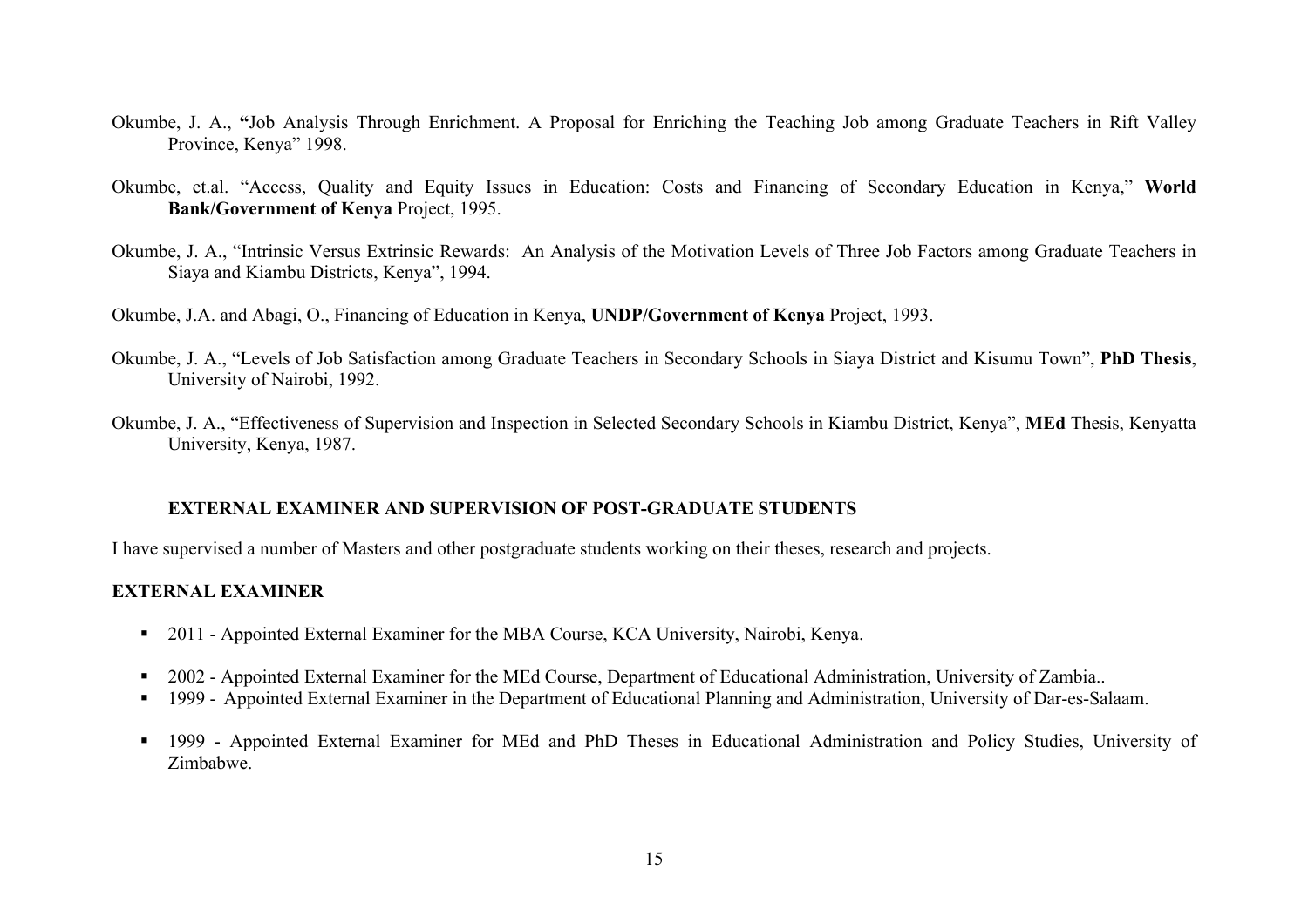§ 1998 - Appointed External Examiner in Educational Administration and Policy Studies at the Open University of Zimbabwe.

## **SUPERVISION OF POSTGRADUATE STUDENTS**

#### **MED THESES RESEARCH SUPERVISION**

- Muchelle, P.T. "Attitudes of Secondary School Headteachers towards The Involvement of Students in School Administration in Vihiga District, Kenya", MEd Thesis, University of Nairobi, 1996.
- Omer, S.W.O "Administrative Training Needs of Secondary School Headteachers' in Kisumu District, Kenya". MEd Thesis, University of Nairobi, 1996.
- Mbebe, E. "A Study of Factors that Contribute to Job Satisfaction and Dissatisfaction of Academic Staff in the University of Nairobi, Kenya", MEd. Thesis, University of Nairobi, 1996.
- Muchiri, P.W. "A Study of Democratic Processes Used by Headteachers in Secondary Schools in Nairobi Province", MEd. Thesis, 1996.
- Mabiru, M. "A Study of the Attitudes of Teachers Towards Supervision in Bahati Division, Nakuru District", MEd Thesis, 1996.
- Bulinda, M.D. "Participatory Leadership Styles in Public Secondary Schools in Kakamega District", MEd Thesis, University of Nairobi, 1998.
- Muni, E.K."A Study of the Roles of Education Officers and School Inspectors in Embu District, Kenya, MEd Thesis, University of Nairobi, 1998.
- Mugo, R.N. "A Study of Participatory Approaches Used in Enhancing Student Discipline in Secondary Schools in Mbeere District", MEd Thesis, 1998.
- Ndiritu, N.W. "A Study of Motivational Styles Used in Influencing Performance in Selected Secondary Schools in Nairobi and Central Provinces", Kenya, MEd Thesis, 1998.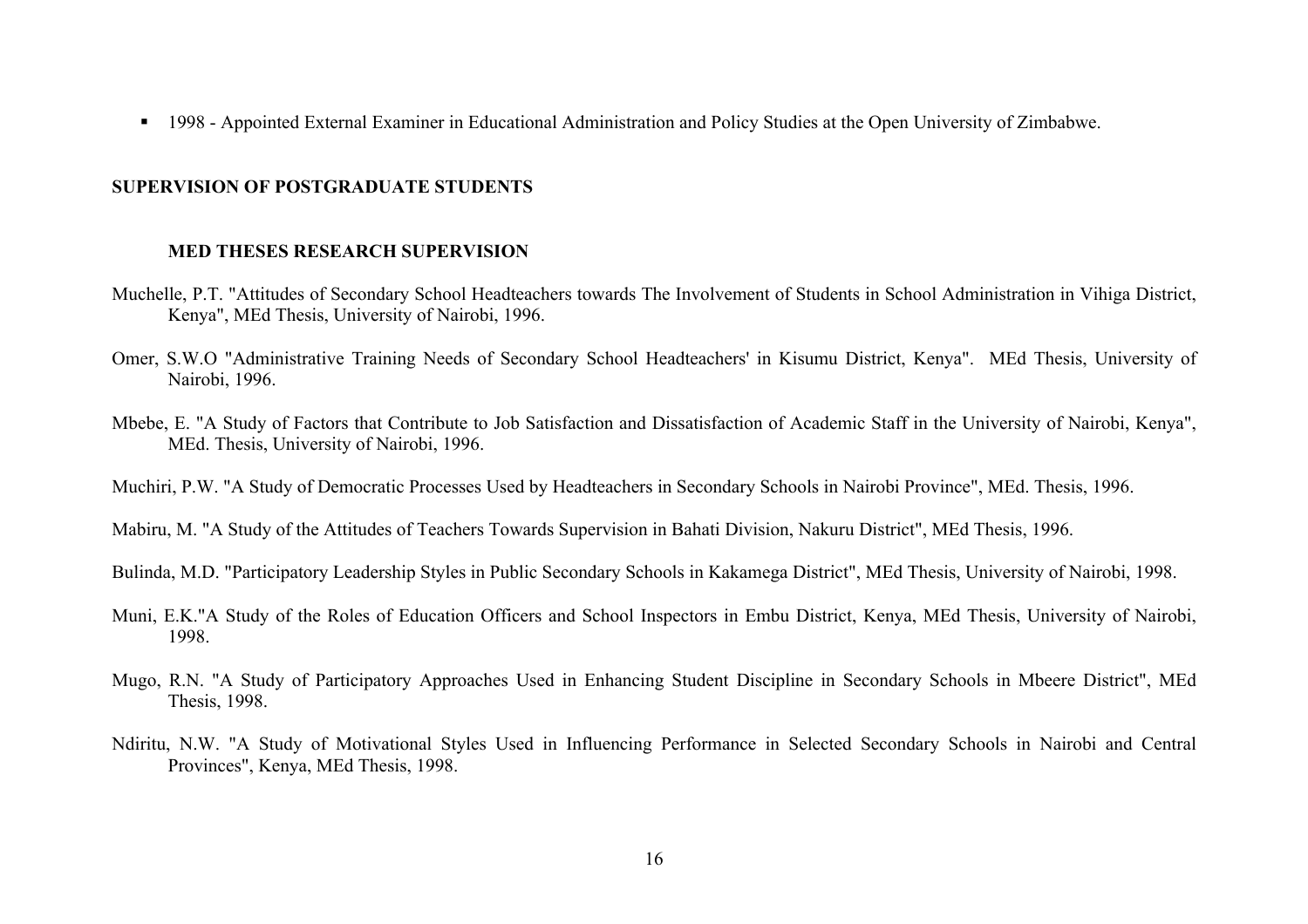- Odhiambo, J.P. "A Study of Factors Affecting the Performance of Board of Governors in Secondary Schools in Nandi District, 1998" MEd Thesis.
- Estambale, T.N. "A Study of the Involvement of Non-Academic Administrative Staff in Decision Making in Kenyan Universities", MEd Thesis, 1999.
- Njue, A. "A Study of Job Satisfaction Among Secondary School Teachers in Nairobi, Kenya". MEd. Thesis, 1999.
- Okoth, U. "A Study of Leadership Styles of Principals and the Performance of Students in the Kenya Certificate of Secondary Education in Nairobi, Kenya," MEd Thesis, University of Nairobi, 1999.
- Chirchir, M."A Study of Management Styles of Secondary School Principals in Kericho District", MEd Thesis, University of Nairobi, 1999.
- Mwanza, J.M. "Teachers Challenges in Implementing the Teachers Professional Development in Public Secondary Schools in Kiambu Sub-County, Kenya", A Research Proposal Submitted in partial Fulfillment of the Requirements for the Award of the Degree of Master of Education in Corporate Governance, University of Nairobi, 2021.
- Opondo, R.A. "Teachers' Service Commission's Policy Factors and Influence on Teachers' Career Progression in Public Secondary Schools in Nyando Subcounty, Kisumu County", MEd Thesis, University of Nairobi, 2021.

## **PhD and EdD THESES RESEARCH SUPERVISION**

As a Member of the Faculty of Education Post Graduate Committee at University of Nairobi from 1993 - 2001, I played a critical role in supervising the development of PhD proposals and research for a number of academicians some of whom have risen to become professors.

- Musyioki J. M. "Influence of Principals Transformational Leadership on Students' Performance at Keya Certificate of Secondary Education in Makueni County, Kenya", EdD Thesis, 2020.
- Kioko J. "Influence of Transformational Leadership Style on Organisational Performance in Institutions of Higher Learning in Kenya: A Case Study of Private Universities in Nairobi County", PhD Proposal 2021.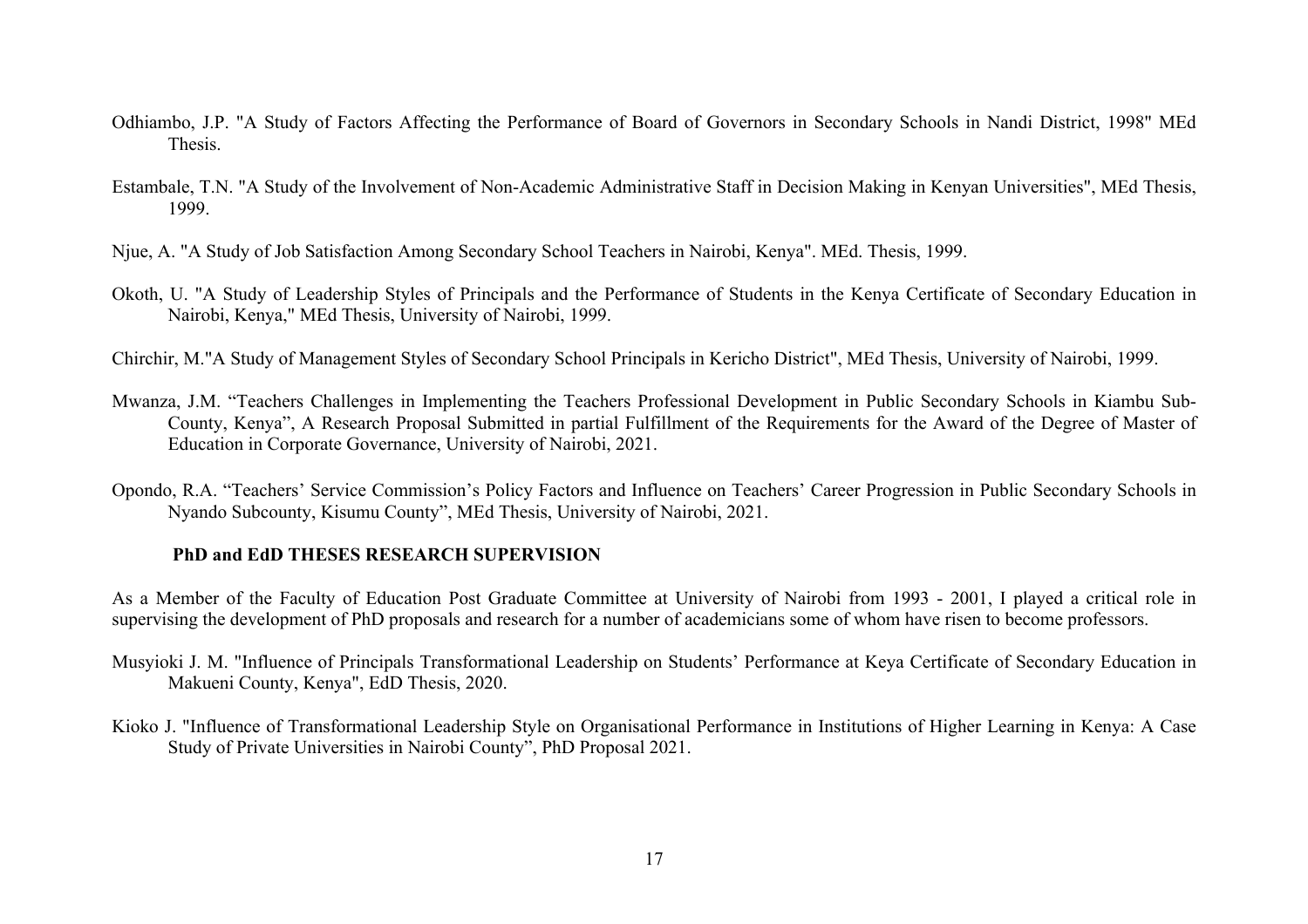## **POST GRADUATE DIPLOMA PROJECT SUPERVISION**

I have supervised a number of PGDE Projects, University of Nairobi (1993 - 2001), and a number of Executive Postgraduate Diploma in Corporate Governance Projects, KCA University (2005 - 2010).

# **TRAINING COURSES AND PAPER PRESENTATIONS**

- Okumbe J.A. **"The Hot Seat in the Public Sector: How Not to Get Burnt":** A Presentation Made During the Workshop Organised by the Institute of Internal Auditors for Boards, Audit Committees, CEOs and Heads of Internal Audits, Held at the Whitesands Hotel, Mombasa, Kenya, March 25, 2021.
- Okumbe J.A. **"Roles and Responsibilities of Audit Committees Vis-à-vis the Board: Policy, Purpose, Mandate, Responsibilities, Coverage, and Contributing Value to the Entity.** A Presentation Made During the Workshop Organised by the Institute of Internal Auditors New Board, Audit Committee and Finance Committee Members, Held at the Whitesands Hotel, Mombasa, Kenya, November 18, 2020.
- Okumbe J.A. **"Corporate Governance Practices for Board of Directors":** A Presentation Made to the Board of Directors of the Médecins Sans Frontieres' (MSF) East Africa Association, Held at the Azzeman Hotel, Addis Ababa, Ethiopia, January 12, 2020
- Okumbe J.A. **"Putting Theory into Practice: The Challenges of Implementing Corporate Governance Policies into Actionable Targets**  Within Organisations: A Presentation Made During the 14<sup>TH</sup> Corporate Governance Conference, Held at the Emperors Palace, Johannesburg, South Africa, November 19-22, 2019
- Okumbe J.A. **"Corporate Governance Framework for Executives and Senior Management:** A Presentation Made During the One-Day Corporate governance Training Course for the Executives of the CDH Investment Bank, Held at the Amaryllis Hotel, Blantyre, Malawi, November 15, 2019.
- Okumbe J.A. **"Key Performance indicators: Evaluating the Board and Audit Committee Performance:** A Paper Presented During the Board, Audit Committee and Chief Executive Officers Workshop Organised by the Institute of Internal Auditors, Held at the PrideInn Hotel, Mombasa, Kenya, October 23-25, 2019.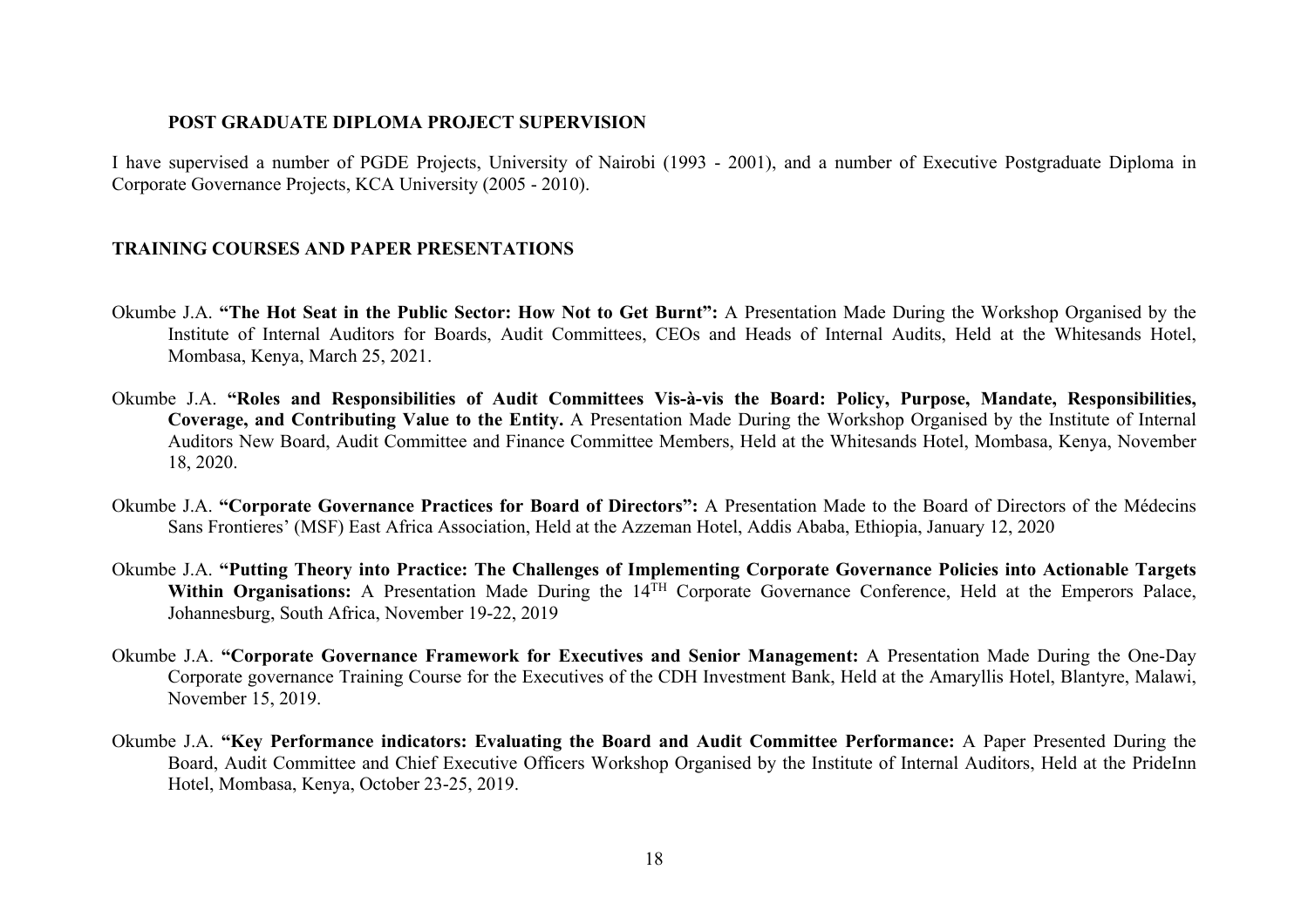- Okumbe J.A. **"Corporate Governance and Enterprise Risk Management (ERM):** A Presentation Made During the 2-Day Enterprise Risk Management Workshop for the Group Board of Directors of WAICA Reinsurance Corporation, Held at the Ivoire Hotel, Sofitel, Abidjan, Cote d'Ivoire, October 17-18, 2019.
- Okumbe J.A. **"Corporate Governance Framework for the Board of Directors:** A Presentation Made During the One-Day Corporate governance Training Course for the Board of Directors of the CDH Investment Bank, Held at the Amaryllis Hotel, Blantyre, Malawi, October 3, 2019.
- Okumbe J.A. **"Corporate Governance and Leadership for Staff and Delegates of Fair Trade Africa (FTA):** A Presentation Made During the 2-Day Retreat for FTA, Held at the Park Inn by Radisson, Cape Town, South Africa, September 19-20, 2019.
- Okumbe J.A. **"Corporate Governance and Leadership for Staff and Delegates of Fair Trade Africa (FTA):** A Presentation Made During the 2-Day Retreat for FTA, Held at the Heron Portico Hotel, Nairobi, Kenya, September 25-26, 2019.
- Okumbe J.A. **"Corporate Governance and Leadership for Staff and Delegates of Fair Trade Africa (FTA):** A Presentation Made During the 2-Day Retreat for FTA, Held at the Hotel Belle Cote Riviera Palmerale, Abidjan, Cote d'Ivoire, September 12-13, 2019.
- Okumbe J.A. **"Corporate Governance and Leadership for Staff and Delegates of Fair Trade Africa (FTA):** A Presentation Made During the 2-Day Retreat for FTA, Held at the Crystal Palm Hotel, Accra, Ghana, September 9-10, 2019.
- Okumbe J.A. **"Getting the Best of the Team: Does Board Key Performance indicators: Does Board and Committee Diversity Really Add Value?** A Paper Presented During the Workshop for the Audit and Finance Committees, Chief Executive Officers and County Executives Organised by the Institute of Internal Auditors, Held at the Lake Naivasha Lodge, August 14, 2019.
- Okumbe J.A. **"Effective Implementation of Corporate Governance Principles and Practices in National Housing Corporation (NHC):** A Paper Presented During the Induction of the Board of Directors and Senior Management of the National Housing Corporation, Held at the Great Rift Valley Lodge, Naivasha, Kenya, August 7, 2019.
- Okumbe J.A. **"Leadership and Corporate Governance in Tanzania:** A Presentation Made During the Retreat for the National Council for Technical Education (NACTE) in Tanzania, Held at the Nashera Hotel, Morogoro, Tanzania, June 27-28, 2019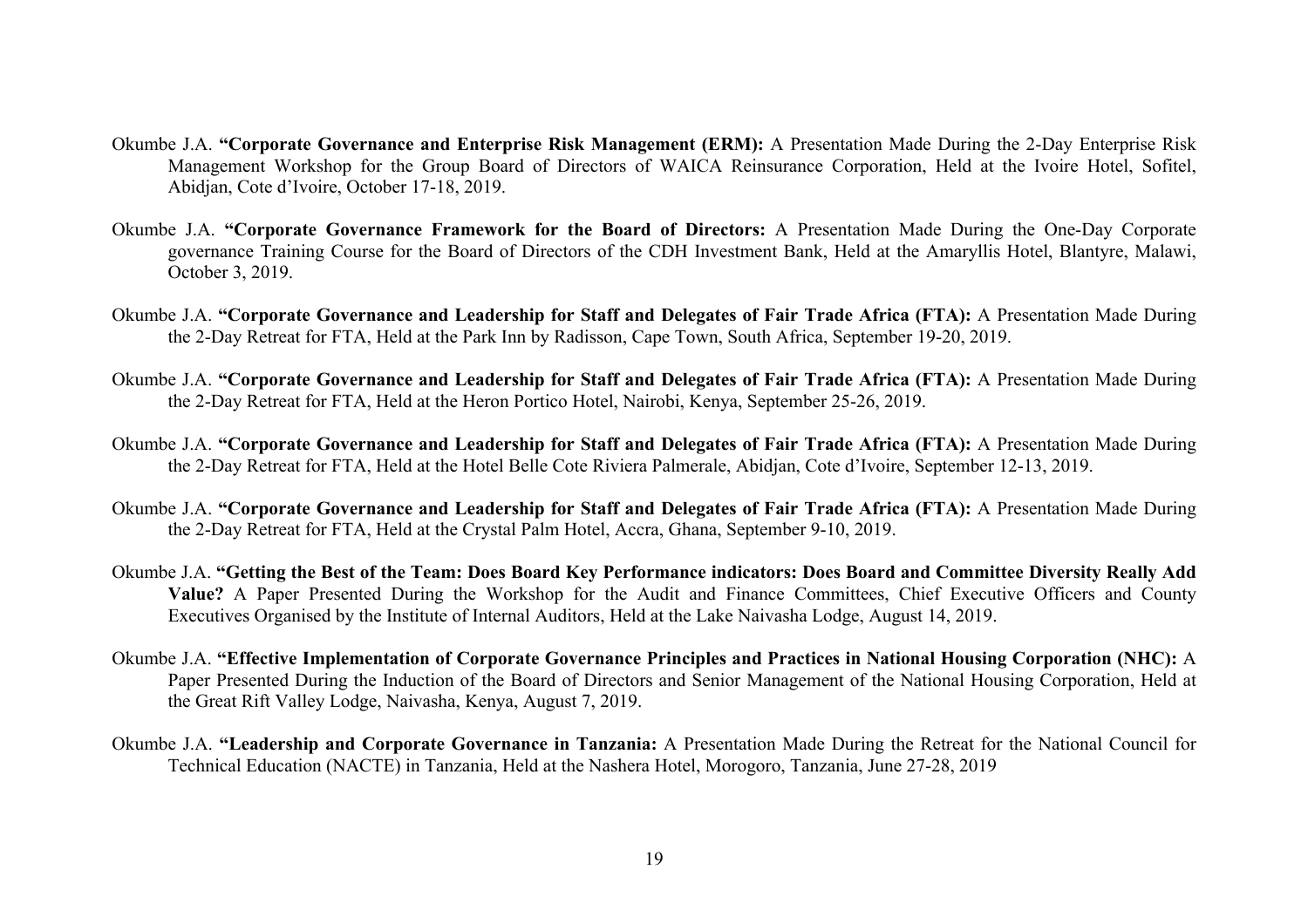- Okumbe J.A. **"Current Issues and the Challenges of Corporate Governance in a Digitised Economy:** A Presentation Made During the Retreat for the National (Central) Bank of Rwanda, Held at the Kivu Sun Serena Hotel, Kivu, Rwanda, June 19, 2019.
- Okumbe J.A. **"Corporate Governance in the 21ST Century: A Case Study of the Church":** A Presentation Made During the Anglican Church of Kenya's Bishops Capacity Building Workshop, Held at the Jumuia resort and Conference Centre, Limuru, Kenya, May 21, 2019
- Okumbe J.A. **"Introduction to Corporate Governance and Ethics":** A Presentation Made During the Contractors CPD Training, Held at the Kenya Institute of Curriculum Development (KICD), Nairobi Kenya, May 2, 2019
- Okumbe J.A. **" Global Developments and Emerging Issues of Corporate Governance in the Digital Era":** A Presentation Made During the Retreat for the Board of Directors and Senior Managers of the East African Tea Traders Association (EATTA), Held at the Sarova Whitesands Hotel, Mombasa, Kenya, November 29, 2018.
- Okumbe J.A. **"Leadership and Financial Stewardship"**: A Presentation Made During the 23RD Annual Institute of Certified Public Accountants of Kenya (ICPAK) Executive Seminar, Held at the Eden Bleu Hotel, Eden Island, Mahe, Seychelles, November 20-24, 2018.
- Okumbe J.A. **"Corporate Governance Audits and Board Evaluations"**: A Presentation Made During the 23RD Annual Institute of Certified Public Accountants of Kenya (ICPAK) Executive Seminar, Held at the Eden Bleu Hotel, Eden Island, Mahe, Seychelles, November 20- 24, 2018.
- Okumbe J.A. **"Corporate Governance and Leadership for Chairpersons and Directors of Tanzanian State Owned Enterprises"**: A Presentation Made to the Chairpersons and Directors of State Owned Enterprises in Tanzania, Held at the Hazina Square, Dodoma, Tanzania, November 2, 2018.
- Okumbe J.A. **"Implementation of Corporate Governance Practices and Principles in Public Institutions"**: A Presentation Made to the Commissioners and Senior Managers of the Salaries and Remuneration Commission, Held at the Great Rift lodge, Naivasha, Kenya, October 31, 2018.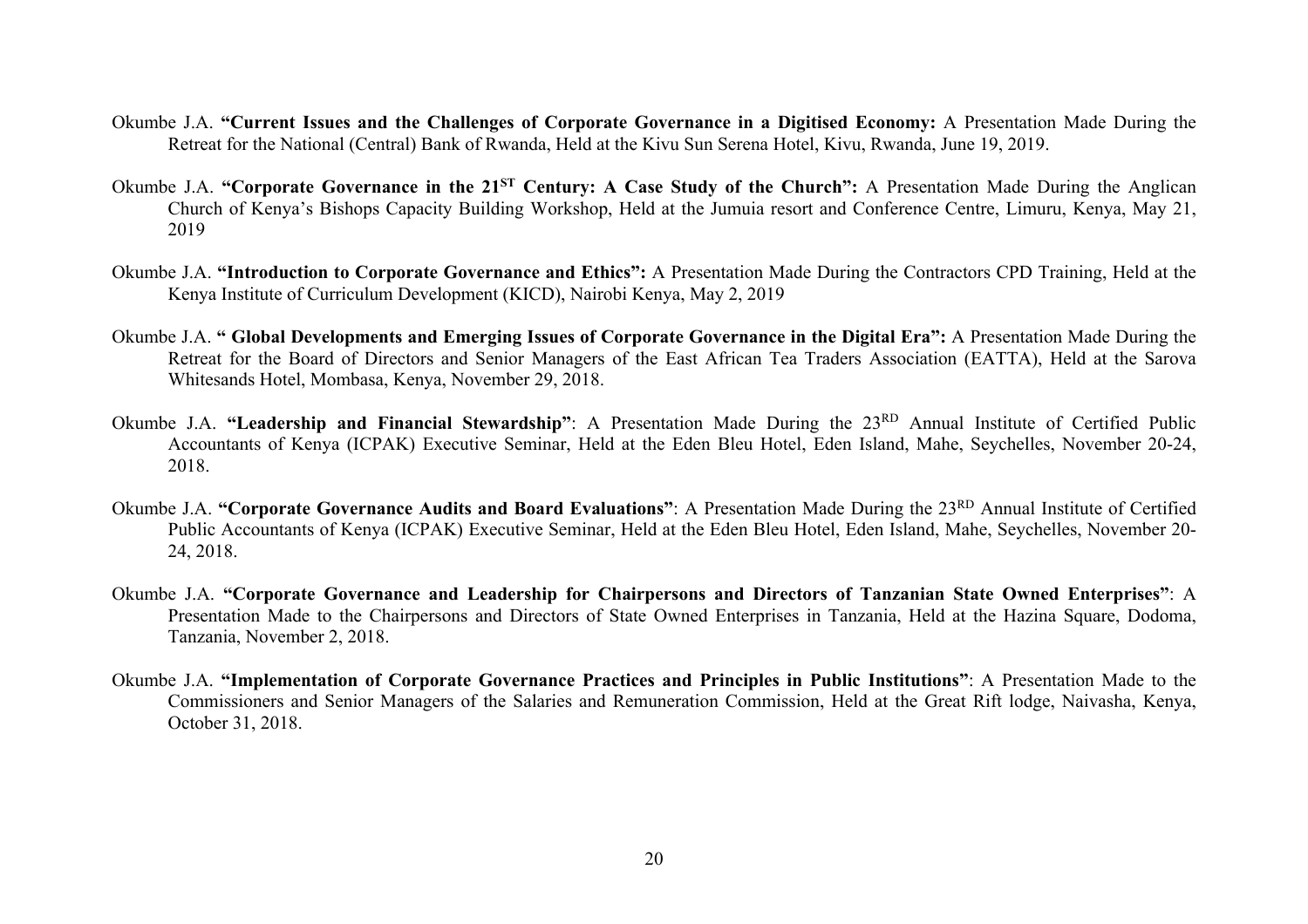- Okumbe J.A. **"Corporate Governance Induction for Council Members and Senior Mangers"**: A Presentation Made to the Council Members and Senior Managers of the University of Nairobi, Held at the Council Chamber, 19TH Floor, University Towers, University of Nairobi, Kenya, October 3, 2018.
- Okumbe J.A. **"Corporate Governance and Leadership"**: A Presentation Made to the Senior Management of the Tanzania Geothermal Development Company Limited (TGDCL), held at the Held at the Uongozi Training Room, Uongozi Office Dar-Es-Salaam, Tanzania, July 9-10, 2018.
- Okumbe J.A. **"The Relationship Between Corporate Social Responsibility and Organisational Strategy"**: A Presentation Made to the Doctor of Philosophy (PhD) Candidates at the California Miramar University (CMU), Nairobi Campus, TRV Plaza, Muthithi Road, Westlands, July 31, 2018.
- Okumbe J.A. **"The Role of Chartered Accountants":** *A Paper Presented By Dr. Joshua A. Okumbe During Meeting Of Institute Of Chartered Accountants Of India, Nairobi Chapter A Paper Presented By Dr. Joshua A. Okumbe During Meeting Of Institute Of* Chartered Accountants Of India, Nairobi Chapter Held at The Villa Rosa, Kempinski, Nairobi, Kenya, Sunday, July 1, 2018
- Okumbe J.A. **"Corporate Governance, Board Management Best Practices, Board Committees and Board Dynamics**": A Presentation Made During the Retreat for the Board of Directors of the Kenya Literature Bureau (KLB), Mombasa Beach Hotel, Mombasa, Kenya, April 7, 2018
- Okumbe J.A. **"Corporate Governance Principles and Strategic Thinking":** A Presentation Made During The Retreat for the Council of Kenya Utalii College, held at the Great Rift Valley Lodge, Naivasha, Kenya February 8, 2018.
- Okumbe J.A. "**Corporate Governance and Leadership:** A Presentation made to the Council and Senior Management of The Tanzania Cooperative Development Commission (TCDC), held at the **CAG's Office Building, Ground Floor, Room Number 9**, **Dodoma, Tanzania, January 30** -31, 2018.
- Okumbe J.A. "**Implementation of Codes: Focus on King 1V":** A Presentation made during the IFC, IoD Conference on Corporate Governance as an Agent of Change in Kenya – King IV Report, Held at the Villa Rosa, Kempinski, Nairobi, Kenya, September 26, 2017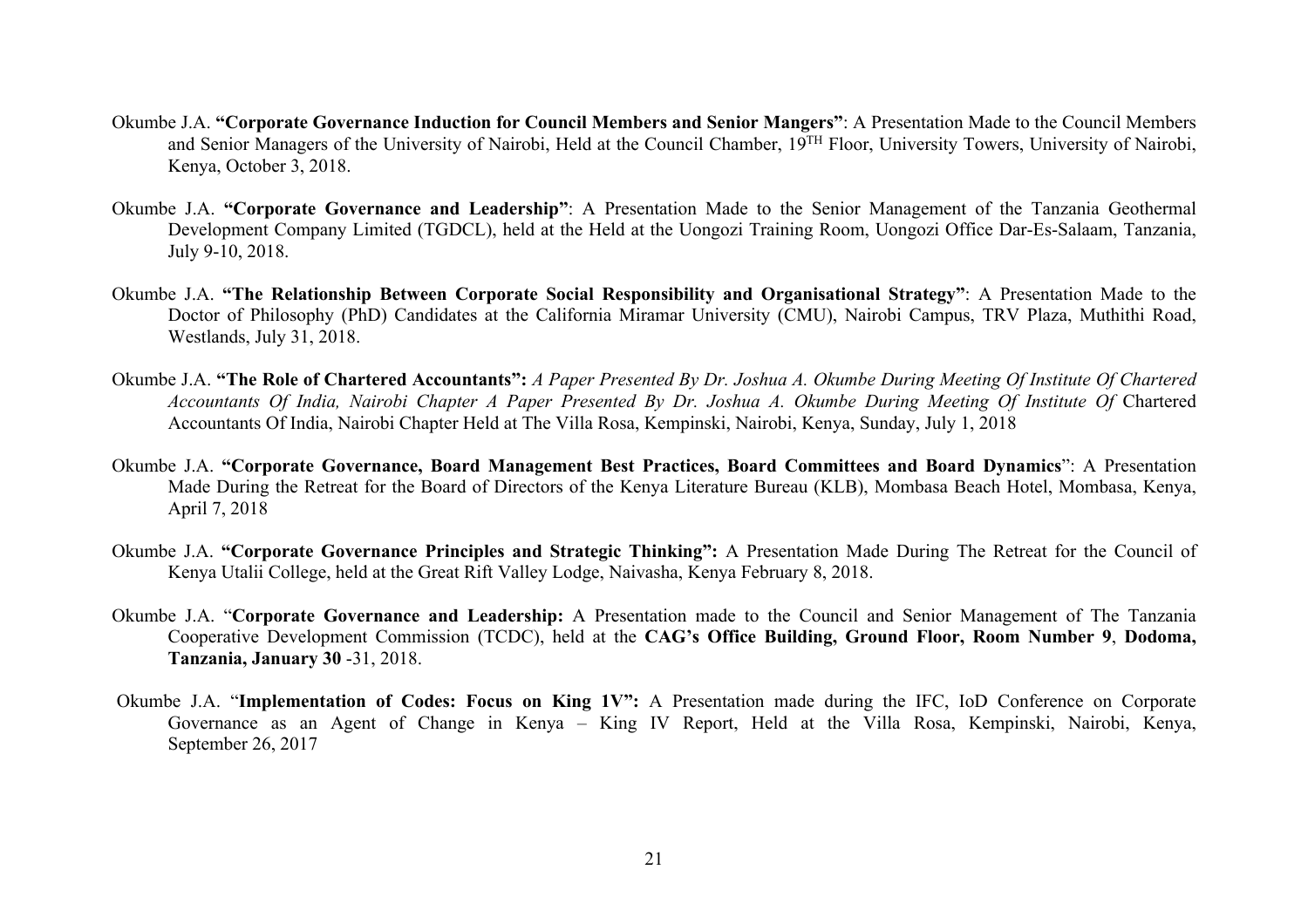- Okumbe J.A. "**Corporate Governance and Leadership Framework for the University of Dodoma (UDOM)**, **Tanzania":** A Presentation made to the Council and Senior Management of UDOM, held at the University of Dodoma, Tanzania, July 25-26, 2017.
- Okumbe J.A. **"Transformational Leadership and an Analytical Review of the Board Evaluations of the Capital Markets Authority:** A Presentation made to the Board of Directors of the Capital Markets Authority, held at the Swahili Beach Hotel, Ukunda, Mombasa, May 24, 2017.
- Okumbe J.A. "**Board Evaluation for Board of Directors of Stromme Micro Finance East Africa Limited, Kampala, Uganda",** A Presentation of the Board Evaluation Report to the Board of Directors of Stromme Micro Finance E.A. Limited in the Boardroom, Kampala, Uganda, on March 16, 2017.
- Okumbe, J.A. **"Corporate Governance - Robust Fortification Tool: Comply or Else Versus Apply and Explain"** a Presentation made during the 1<sup>ST</sup> Global Congruence to Promulgate International Corporate Governance Day, held at the Hyderabad international Convention Centre, Hyderabad, India, December 8-9, 2016
- Okumbe, J.A. **"Benefit the Customer Through Accessible and Affordable Financial Services - A Reply to the Speech made by the Governor of Central Bank of Kenya",** a Presentation made during the Kenya Institute of Bankers' Annual Dinner, held at the Safari Park Hotel, Nairobi, Kenya, November 18, 2016
- Okumbe, J.A. **"Corporate Governance",** a Presentation made to the Retreat for Council and Senior Management of the University of Nairobi, held at the Serena Beach Hotel, Mombasa Kenya, November 17, 2016
- Okumbe, J.A. **"Need for Corporate Governance for the Insurance Brokers in Kenya",** a Presentation made during the Association of Insurance Brokers' Monthly Breakfast Meeting, held at the Serena Hotel, Nairobi, Kenya, October 28, 2016
- Okumbe, J.A. **"Embracing Corporate Governance in Insurance for Sustainable Business Growth"** a Presentation made During the Insurance Institute's 31st Annual Conference, held at the Safari Park Hotel, Nairobi, October 28, 2016
- Okumbe, J.A. **"Strategic Leadership and Corporate Governance for the Directors and Deputy Directors in the President's office (TAMISEMI),** a Presentation made at the Hazina Building, Bank of Tanzania, Dodoma, Tanzania, September 6, 2016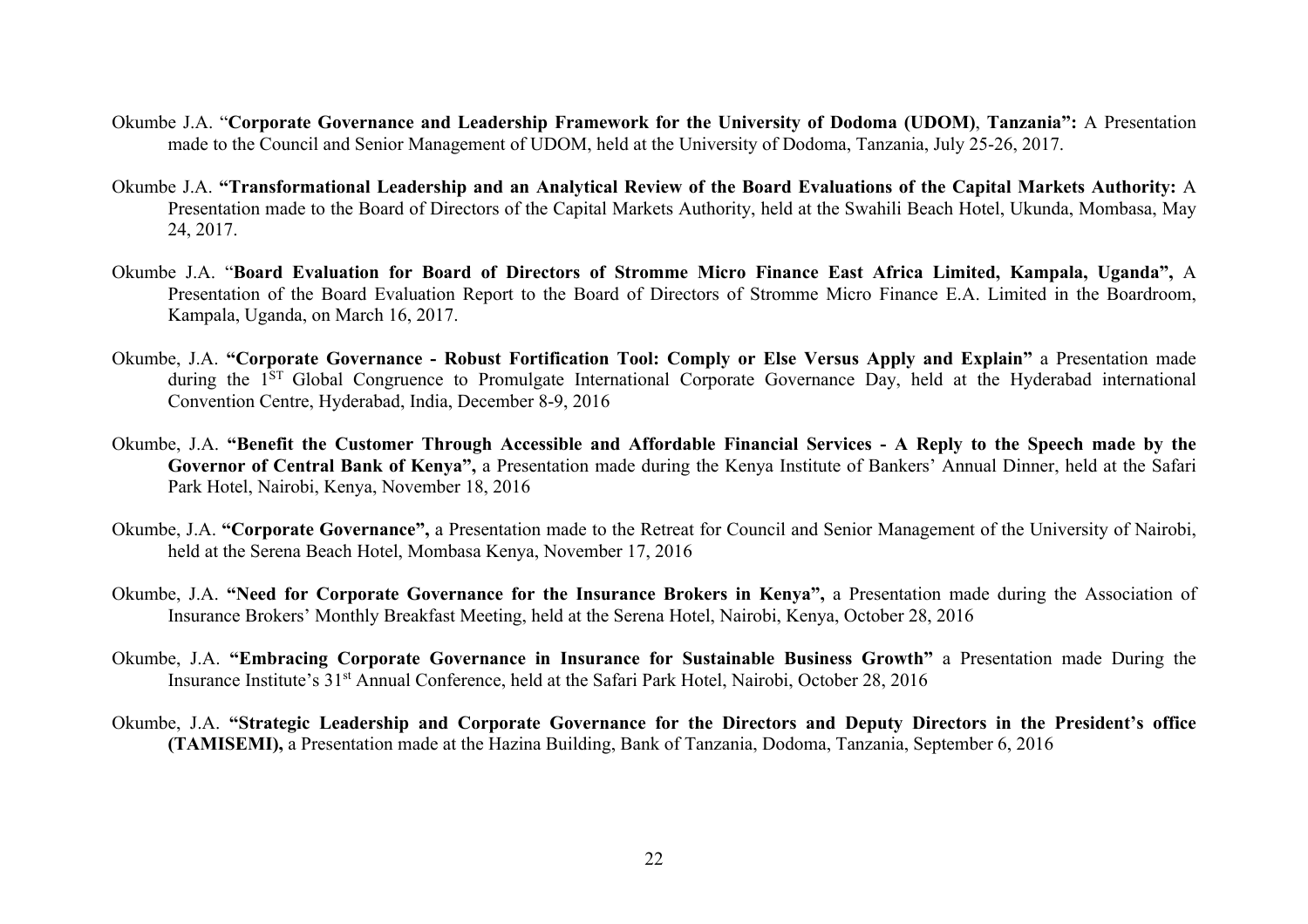- Okumbe, J.A. **"Strategic Leadership and Corporate Governance for the Directors and Senior Managers of the National Identification Authority (NIDA),** a Presentation made at the NBAA College, Mbweni, Dar Es Salaam, Tanzania, September 2, 2016
- Okumbe, J.A. **"Strategic Leadership and Corporate Governance for the Executive Directors and Town Clerks in the Lake Victoria Region Local Authorities Cooperation (LVRLACC),** a Presentation made at the Ryans Bay Hotel, Mwanza, Tanzania, August 31, 2016
- Okumbe, J.A. **"Corporate Governance, Leadership and Board Evaluation,"** a Presentation made During the Board and Senior Management of the Kisumu Water and Sewerage Company, held at the Masai Mara Sarova Camp, February 3, 2016
- Okumbe, J.A. **"Corporate Governance Training Course for Directors"**, a Training Course conducted for the Directors and Senior Managers of the Kenyan Alliance Insurance Company, held at the Fairview Hotel, Nairobi, Kenya, January 5-7, 2016
- Okumbe, J.A. **"Strategic Leadership and Corporate Governance",** a Presentation made to the Directors and Senior Managers of the Ministry of Health and Community Welfare, Tanzania, held in Dodoma, Tanzania, December 14, 2015
- Okumbe, J.A. **"Corporate Governance Training Course for Directors"**, a Training Course conducted for the Directors Shagasha and Mulindi Tea Companies, held at the Hotel Land Mark Suites Hotel, Kigali, Rwanda, November 16-18, 2015
- Okumbe, J.A. **"Strategic Thinking and Planning",** a Training Workshop conducted for the Presentation for the Senior Management of the Tanzania Social Action Fund (TASAF)", held at the Sea Cliff hotel, Zanzibar, October 8-9, 2015
- Okumbe, J.A. **"Strategic Leadership and Corporate Governance",** a Presentation made to the Directors and Senior Managers of the Ministry of Health and Social Welfare, Republic of Tanzania, held at the Nashera Hotels, Morogoro, Tanzania, September 28, 2015
- Okumbe, J.A. **"Leadership, Ethical Conduct and Teamwork"**, a Paper Presented to the University of Nairobi Management Board", held at the Gelian Hotel, Machakos, Kenya, July 9, 2015
- Okumbe, J.A. **"Corporate Governance Training Course for Directors"**, a Training Course conducted for the Directors of Shagasha and Mulindi Tea Companies, held at the Hotel Villa Portofino, Kigali, Rwanda, February 16-20, 2015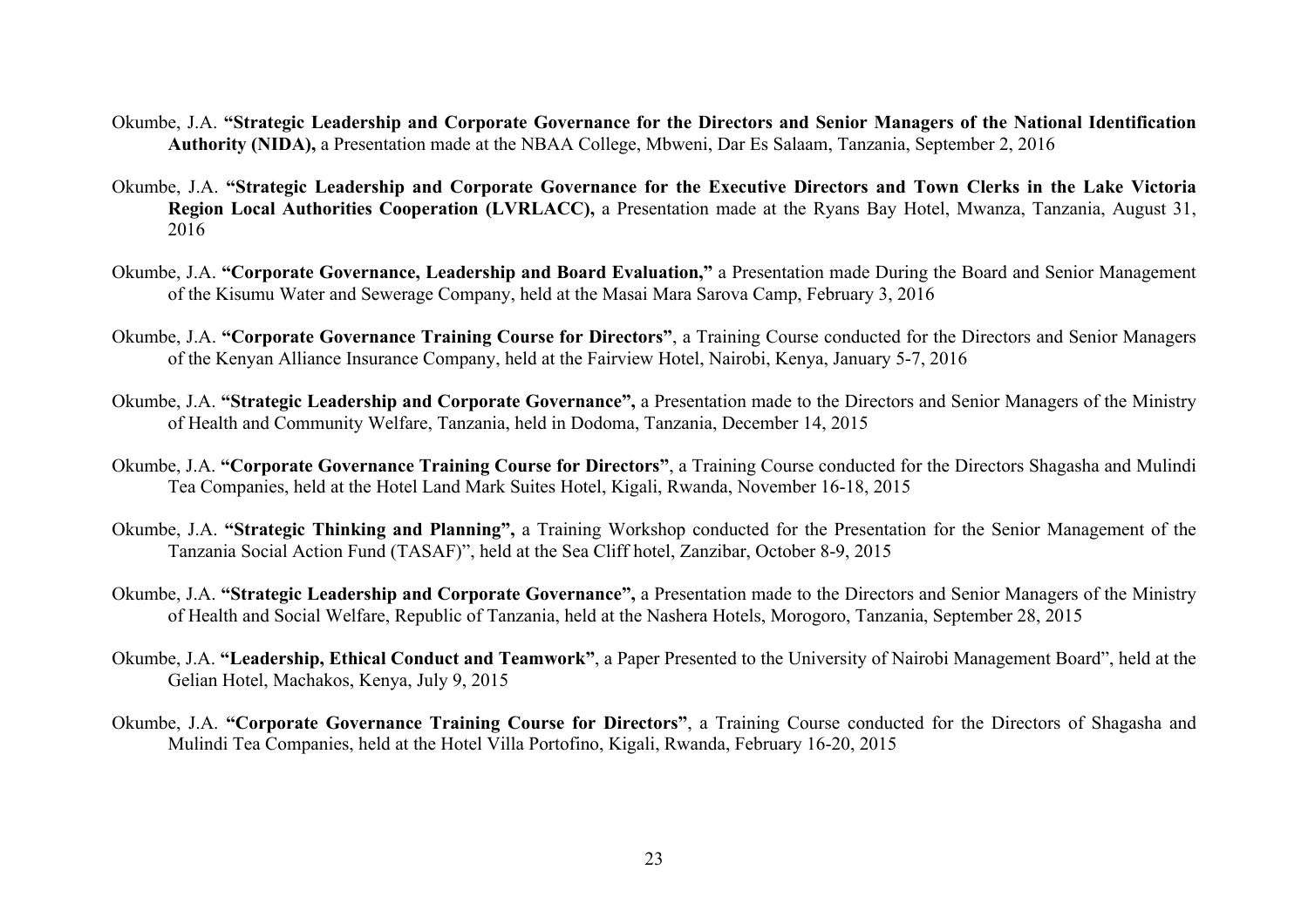- Okumbe, J.A. **"Corporate Governance Training Course for Directors"**, a Training Course conducted for the Directors of the Tanzanian Electric Supply Company (TANESCO), held at the Oceanic Hotel, Bagamoyo, Tanzania, February 26-27, 2015
- Okumbe, J.A. **" Looking Beyond the Target: Issues of Governance for African Tax Authorities Forum"** A Presentation made During the Third General Assembly Conference of the African Tax Authorities Forum (ATAF), held at the Hilton Hotel, Dar-es-Salaam, Tanzania, September 16-18, 2014
- Okumbe, J.A. **"Responsibilities of the Board, Board Committees and a Board Evaluation Framework,** a Presentation during NIC Bank Board Retreat, held at the Hemmingways Hotel, Karen Nairobi, Kenya, September 15, 2014
- Okumbe, J.A. **" Corporate Governance induction Course for Directors and Senior Management of the Kenya Institute for Public Policy Research and Analysis"**, a Presentation made during KIPPRA's Board Retreat, held at Enashipai Lodge, Naivasha, Kenya, September 5-6, 2014
- Okumbe, J.A. **"Concept and Principles of Corporate Governance"**, a Presentation made during the Teachers Service Commission Retreat, held at the Mombasa Beach Hotel, May 28, 2014
- Okumbe, J.A. **" Towards Accountable Management of Sports: Leadership and Corporate Governance",** a Presentation made during the Kenya Rugby Union Board Induction, Sponsored by the Centre for Multi-Party Democracy (CMD), held at the Strathmore University, Nairobi, Kenya, April 30, 2014
- Okumbe, J.A. et. al **"Leadership and Corporate Governance",** a Training Module Conducted for the Members of the General Assembly and Directors of the Forum for Agricultural research in Africa (FARA), held at the International Institute for Training in Africa (IITA), Ibadan, Nigeria, February 12-14, 2014
- Okumbe, J.A. **" Corporate Governance Induction for Directors and Senior Management of Kisumu Water and Sewerage Company Limited (KIWASCO)"** a Presentation made during KIWASCO's Board Retreat, held at the Sopa Lodge, Naivasha, Kenya, January, 16, 2014
- Okumbe, J.A. **"Corporate Governance Higher Education: Enhancing Efficiency of University Operational Units"**, a Presentation made during Kibabii University College Council Retreat, held at the Sunset Hotel Kisumu, Kenya, November 7, 2013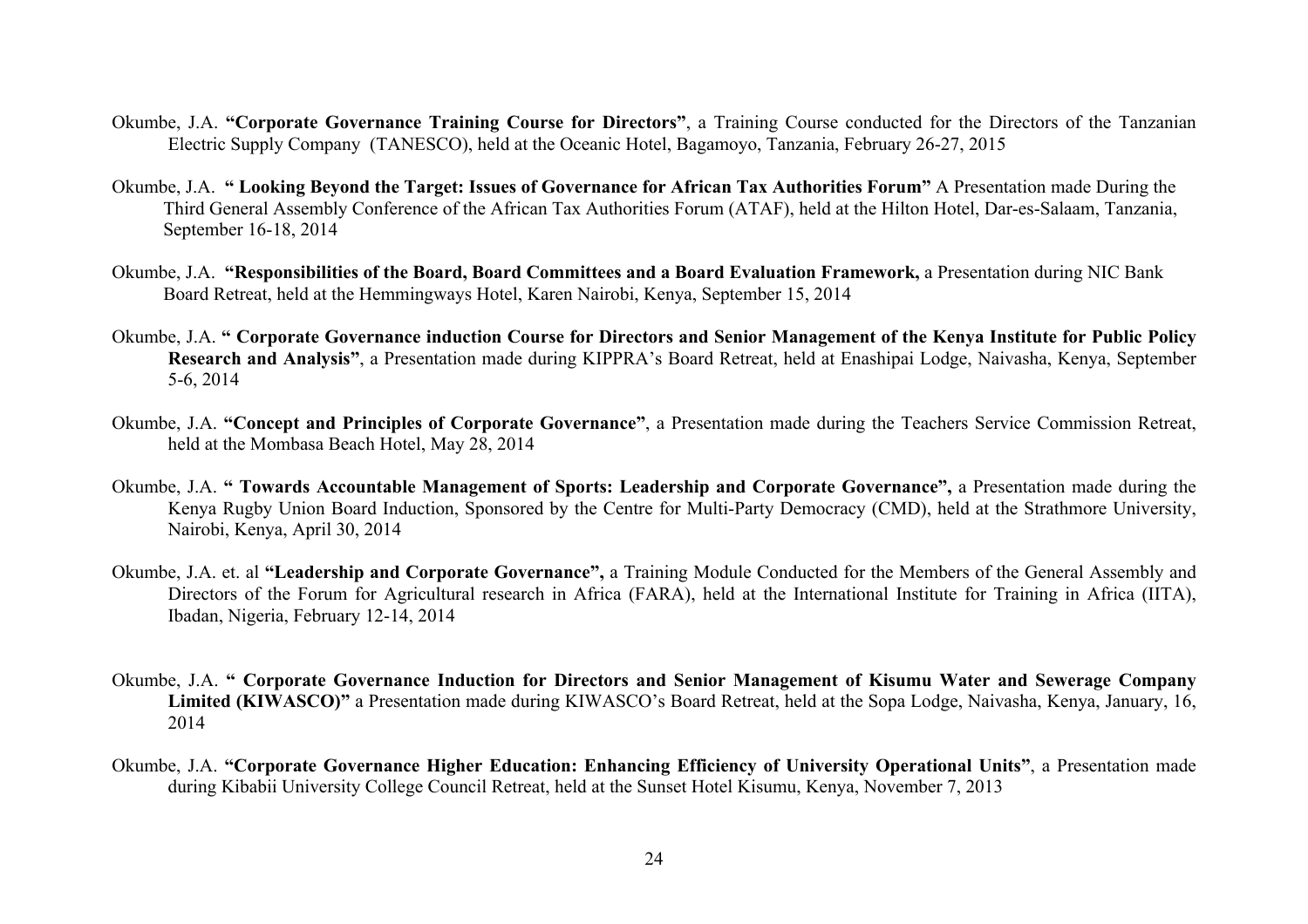- Okumbe, J.A. **"Responsibilities and Duties of the Board of Directors and the Governing Council of the Kenya Private Sector Alliance (KEPSA)**, a Presentation made during KEPSA's Meeting, held at the Sarova Panafric Hotel, Nairobi, August, 7, 2013
- Okumbe, J.A. **"Principles and Practice of Corporate Governance",** a Paper Presented during the Kenya Nuclear Energy Board Retreat, held at the Voyager Beach Hotel, Mombasa, Kenya, May 16, 2013
- Okumbe, J.A. **"Practical Applications of Corporate Governance in Boards of State Corporations in Kenya"** a Presentation made during the Board Retreat for the Kenyatta National Hospital, held at the Pangoni Beach Resort, Mombasa, Kenya, April, 4, 2013
- Okumbe, J.A. **"Corporate Governance: An Important Investor Protection Tool",** a Presentation made during the 8TH BDS Conference, held at the Mombasa Continental Resort, Mombasa, December 5, 2012
- Okumbe, J.A. **"Corporate Governance: The Role of the Executive"**, a Paper Presented during ICPAK's 17th Executive Retreat, held at the Ramses, Hilton Hotel, Cairo, Egypt, November, 21-23, 2012.
- Okumbe, J.A. **"Entrenching Effective Corporate Governance Practices in the Kenyan Judicial Service Commission"**. A Training Course Conducted for the Members of the Judicial Service Commission in Kenya, held at the Serena Beach Spa and Resort, Mombasa, Kenya August 8-10, 2012
- Okumbe, J.A. **"Corporate Governance for Public Corporations in Tanzania**. Training Course Conducted for Chairmen and Board Members of public Corporations in Tanzania, held at the Gasper hotel and Conference Centre, Dodoma, Tanzania, July 18- 20, 2012
- Okumbe, J.A. **"Managing the Risk of Fraud in a Global Business Environment**. Paper Presented During ICPAK'S 28th Annual Seminar, held at the Pride Inn Sai Rock, Mombasa, Kenya, May 23-25, 2012,
- Okumbe, J.A. **"African Leadership in Crisis and the Role of Corporate Governance in the Transformation of Africa"**, a Presentation made during the Launch of Institute of Directors (IoD) Tanzania, held at the Serena Hotel, Dar-es-Salaam, Tanzania, May 10, 2012
- Okumbe, J.A. **"Overview of Corporate Governance, The Board and the CEO:** Paper Presented During KCB Group's Board of Directors Induction, held at the KCB Leadership Centre, Karen, Nairobi, Kenya, April, 16, 2012.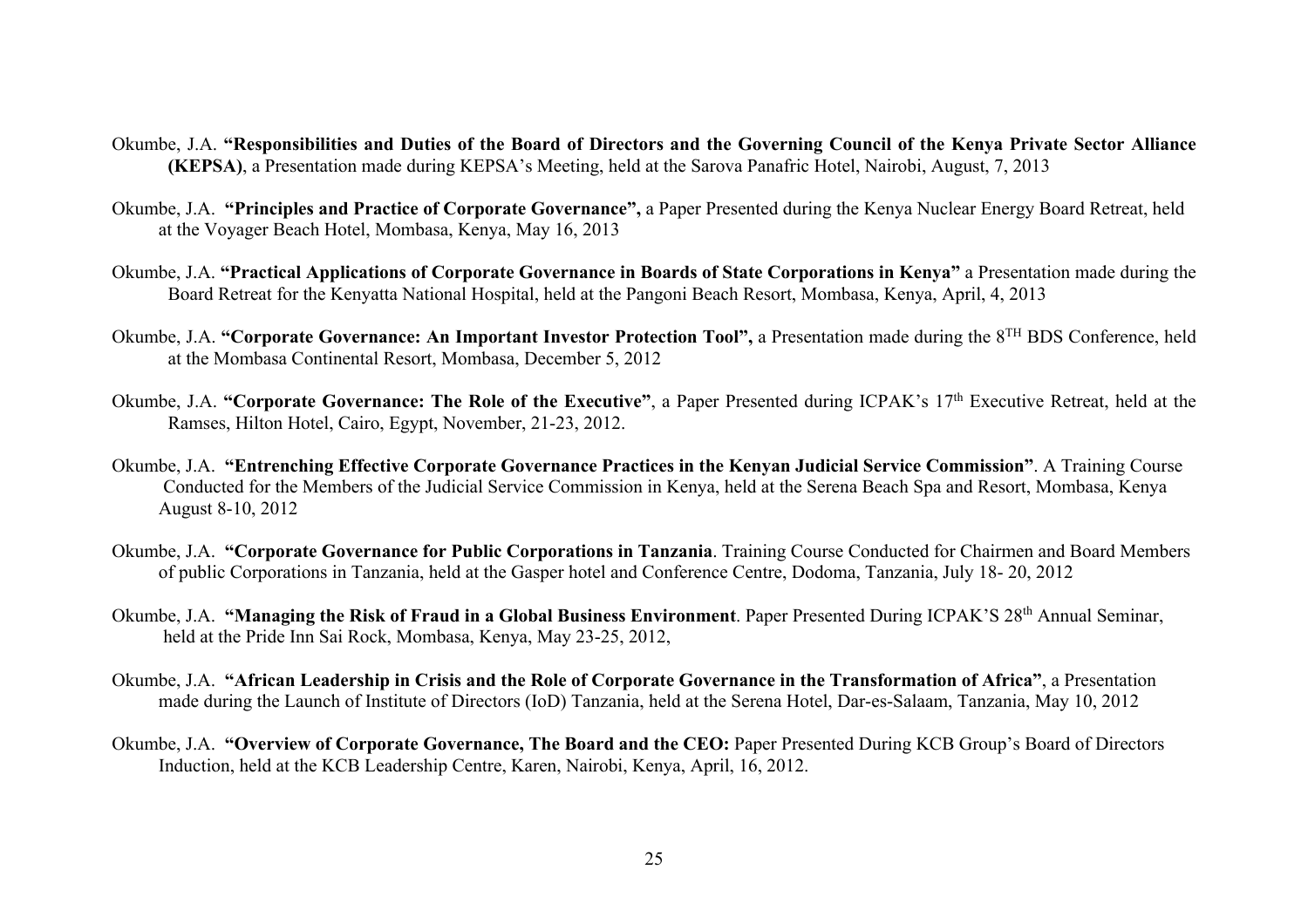- Okumbe, J.A. **"The Board and the CEO: Enhancing the Relationship Between the Board and the CEO**. Paper Presented During ICPAK'S Inaugural Corporate Governance Conference, held at Whitesands Hotel, Mombasa, Kenya, March 14-16, 2012
- Okumbe, J.A. **"Enterprise Risk Management (ERM) and Good Governance".** Paper Presented During ICPAK'S Inaugural Corporate Governance Conference, held at Whitesands Hotel, Mombasa, Kenya, March 14-16, 2012
- Okumbe, J.A. "**Corporate Governance in Higher Education: Enhancing Efficiency of University Operation Units**. Paper Presented During Masinde Muliro University of Science and Technology Council Retreat, held at Mombasa Beach Hotel, Mombasa, February 15, 2012.
- Okumbe, J.A. "**Corporate Governance Training for Directors of Boards of State-Owned Enterprises in Zambia**, held at the Intercontinental Hotel, Lusaka, Zambia, October 3-5, 2011.
- Okumbe, J.A. "**Corporate Governance Board Induction for the Regional Aids Training Network (RATN)".** Paper Presented During RATN's Retreat and Annual General Council Meeting, held at the Taj Pamodzi, Lusaka, Zambia, June 1-2, 2011.
- Okumbe, J.A. "Investor Protection and Corporate Governance in African Capital Markets". Paper Presented During the 14<sup>th</sup> African Securities and Exchange Association, held at the Falls Resort, Zambezi Sun, Livingston, Zambia, November 10-12, 2010.
- Okumbe, J.A. "**The Principles and Practice of Corporate Governance: The Case of St. Paul's University".** Paper Presented During the 3- Day Retreat for the Council of St. Paul's University, held at the Lake Naivasha Sawela Lodge, Naivasha, Kenya, June 8, 2011
- Okumbe, J.A. "**The Principles and Practice of Corporate Governance: The Practical Applications in ZSIC Holdings, Zambia, and its Subsidiaries".** Training and Paper Presented During the 3-Day Retreat for the Boards of ZSIC Holding and its Susidiaries, held at the Siavonga, Resort Lake Kariba, Zambia, May 4-6, 2011.
- Okumbe, J.A. **"Investor Protection and Corporate Governance in African Capital Markets"**, a Paper Presented During the 14TH African Securities Exchange Association Conference, held at the Falls Resort, Zambezi, Sun, Livingstone, Zambia, November, 10-12, 2010.
- Okumbe, J.A. "**The Role of Corporate Governance in the Transformation of Africa".** Paper Presented During the KCA University's Third Annual Pan African Ethics Conference, held at the Olesereni Hotel, Nairobi, Kenya, September 29-October 1, 2010.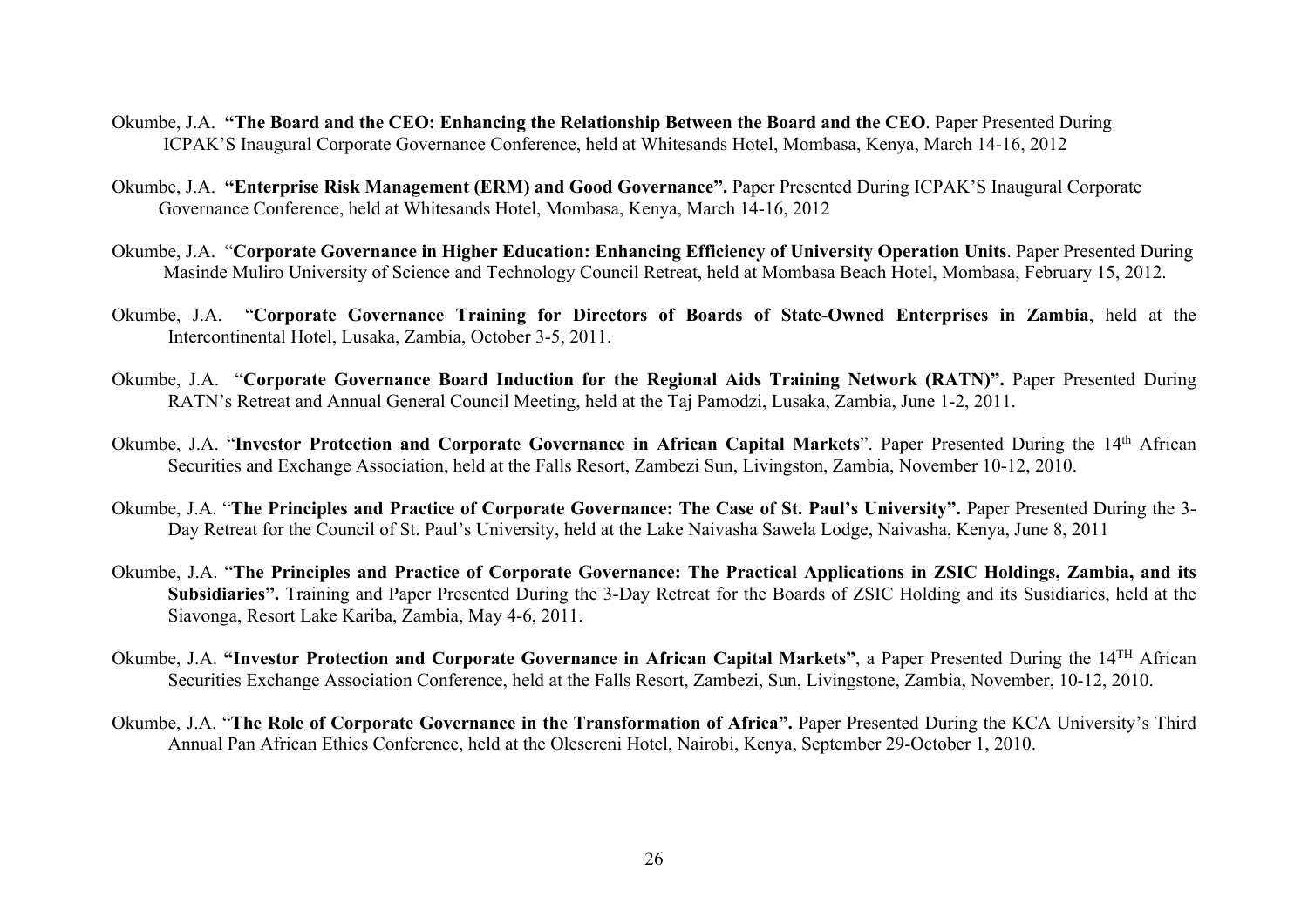- Okumbe, J.A. "**Corporate Corporate Governance Principles and Practices at the University: The Case of Kenyatta University"** A Half-Day Training Conducted for the Council and Senior Management of Kenyatta University, During the Retreat for the Council, held at the North Coast Beach Hotel, Mombasa, Kenya, August 14, 2010.
- Okumbe, J.A. "**Roles of the National Governing Council and the National Steering Committee".** Paper Presented During the NEPAD National Steering Committee Sensitisation Retreat, held at the Mombasa Serena Beach Hotel, Kenya, July 5-6, 2010.
- Okumbe, J.A. "**Concept and Principles of Corporate Governance"** Paper Presented During the Workshop on Management and Leadership for the Senior Management of Jomo Kenyatta University of Agriculture and Technology, held at ICAD, JKUAT, Juja, Kenya, June 24, 2010.
- Okumbe, J.A. "**Corporate Governance: Whose Responsibility is it?"** Paper Presented During the ICPAK Annual Seminar, held at Wildwaters, Mombasa, Kenya, May 21, 2010.
- Okumbe, J.A. "**Corporate Governance Challenges: A New Perspective.** Presented during the ICPAK Internal Audit Seminar, held at the Whitesands Hotel, Mombasa, Kenya, September 11, 2009.
- Okumbe, J.A. "**Corporate Governance for Public Universities**". A Paper presented during the Joint Workshop for the University College Council and Management Board of the Kenya Polytechnic University College, held at the Lake Naivasha Simba Lodge, August 6-9, 2009.
- Okumbe, J.A. "**Corporate Governance: The Changing Role of Finance Executives.** Presented during ICPAK's Three Day Financial Services Conference, held at the Safari Park Hotel, Nairobi, July 2, 2009
- Okumbe, J.A. "**Board Induction for the Regional Aids Training Network (RATN) and Facilitation of MIs Directors Forum,"** held at the Laico Novotel Hotel, Kigali, Rwanda, June 26-27, 2009.
- Okumbe, J.A. **"Ethics and Accountability for an Effective Management of Public Resources"**. A Paper presented during the Training of Staff of UNECA, held at Debre Zeit, Ethiopia, December 13-14, 2008.
- Okumbe, J.A. **"Structuring, Implementing and Managing Best Practices for Corporate Governance".** A Paper presented during the Directors' Duties, Governance and Accountability Forum, held at the Hilton Hotel, Nairobi, Kenya, November 3-4, 2008.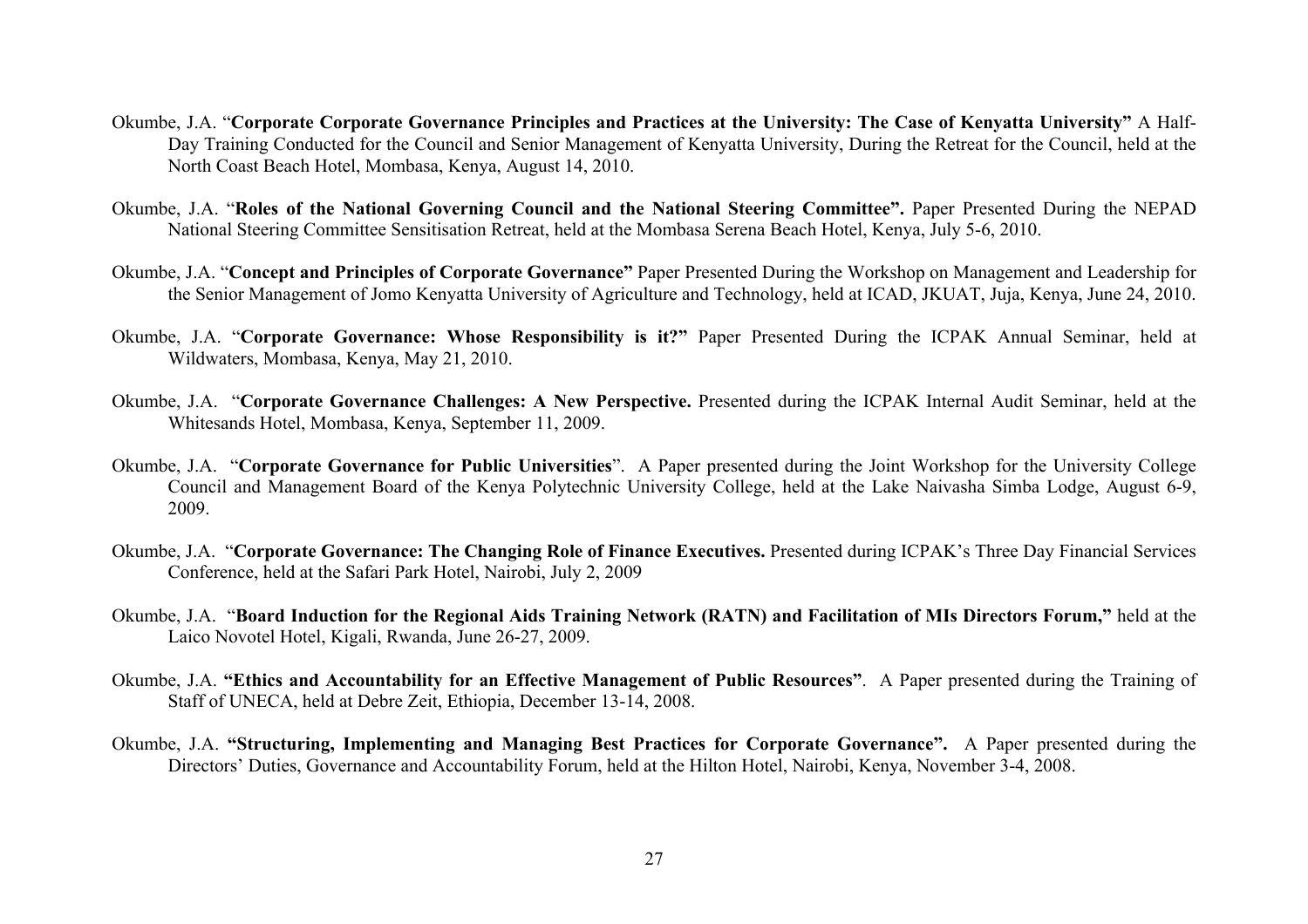- Okumbe, J.A. **"Framework for Ethical Decision Making".** A Paper presented during the Conference on Ethics for Contemporary Africa organised by the Centre for Corporate Governance and KCA University, held at the United Nations Conference, Addis Ababa, Ethiopia, October 1-3, 2008.
- Okumbe, J.A. "**Board Induction for the Regional Aids Training Network (RATN)"**, held at the Cresta Crossroads Hotel, Lilongwe, Malawi, June 27, 2008.
- Okumbe, J.A. "**Corporate Governance in Universities"**. A Corporate Governance Training for Senior Management of Egerton University", held at the Cathay Hotel, Nakuru, Kenya, June 24-25, 2008.
- Okumbe, J.A. **"Good Corporate Governance: An Imperative for Achieving the Millenium Development Goals (MDGs)".** A Paper presented during the Managing MDG Processes Conference, held at the CSIR International Convention Centre, Pretoria, South Africa, February 18-19, 2008.
- Okumbe, J.A. **"Terms of Reference for the Audit Committee of the Centre for Multiparty Democracy (CMD)".** A Paper presented to Members of CMD's Audit Committee at the CMD offices, August 29, 2007.
- Okumbe, J.A. "**The Practice of Good Corporate Governance in a Capital Market Institution: Roles and Responsibilities of the Board and Management."** A Paper presented during the Workshop on the Imperatives of Compliance to Rules and Regulations in the Nigerian Capital Market, held at the Imo Concorde Hotel, Owerri, Imo State, Nigeria, July, 26 – 27, 2007.
- Okumbe, J.A. "**Corporate Governance**". A Paper presented during the induction course for the Board of Directors of the East African Development Bank (EABD), Uganda, held at the Windsor Golf and Country Club, Nairobi, July 19, 2007.
- Okumbe, J.A. "**Defining the Role and Principles of Corporate Social Responsibility**". A Paper presented during the Public Relations Society of Kenya Training Workshop on CSR, held at the Sarova Panafric Hotel, July 5, 2007.
- Okumbe, J.A. "**Board Induction for the Regional Aids Training Network (RATN)"** held at the Imperial resort Beach Hotel, Entebbe, Uganda, June 26, 2007.
- Okumbe, J.A. "**Corporate Governance Failures in Africa: A Review of Cases in East Africa".** A Paper presented during the Conference on Audit and Governance Strategies for East and Southern Africa, held at the Hilton Hotel, Nairobi, March 26-28, 2007.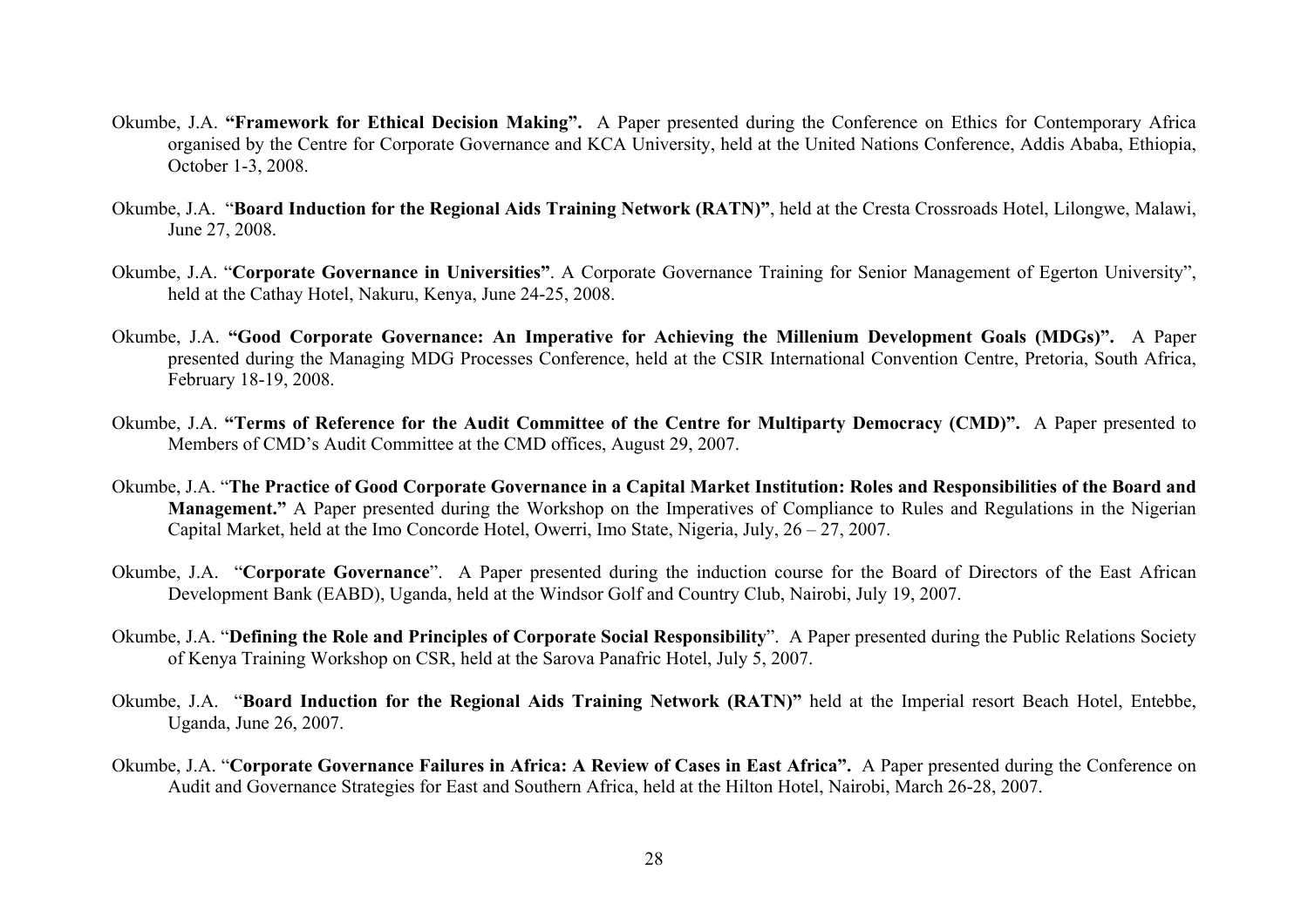- Okumbe, J.A. **"Promoting Corporate Governance in Kenya".** A Paper presented during the Commonwealth Association for Corporate Governance Workshop held in Kerala, India, October 11-14, 2006.
- Okumbe, J.A. **"Corporate Governance: The Necessity and Workings of Team Work for the Cabinet and Members of Parliament of the Government of National Unity (GNU) of Kenya"**, held at the Lake Naivasha Simba Lodge, Kenya, September 11, 2006.
- Okumbe, J.A. "**Developing and Managing a Programme**: **The Case of the Centre for Corporate Governance, Nairobi, Kenya"**. A Paper presented during the Corporate Governance Leadership Forum organised by the Global Corporate Governance Forum (GCGF), held at the World Bank, Washington DC, USA, July 9-15, 2006.
- Okumbe, J.A. "**Board Induction for the Regional Aids Training Network (RATN)"** held at Kasane Resort Club, Botswana, June 23, 2006.
- Okumbe, J.A. **"Corporate Governance for the Creation of a Conducive Business and Investment Environment"**. A Paper presented during the Kenya Revenue Authority (KRA) and the Kenya Association of Manufacturers (KAM) Consultative Seminar, held at the Grand Regency Hotel, Nairobi, Kenya, February 9, 2006.
- Okumbe, J.A. **"A Corporate Governance Compliance Checklist".** A Paper presented during the Financial Reporting (FiRe) Cocktail, held at the Jacaranda Hotel, Nairobi, Kenya, April 21, 2005.
- Okumbe, J.A. **"Principles of Corporate Governance and the Role of the Board".** A Paper presented during the Strategic Workshop for the Board of the Capital Markets Authority, held at the Safari Park Hotel, Nairobi, Kenya, December 6, 2004.
- Okumbe, J.A. **"Corporate Governance: A Conceptual Framework".** A Paper presented during a Lecture to the MBA Class at the Daystar University, Valley Road, Nairobi Campus, November 8, 2004.
- Okumbe, J.A. **"Corporate Governance as a Corporate Social Responsibility Boardroom Agenda: The Role of Directors and Managers".** A Paper presented during the FKE Top Policy Workshop on Corporate Social Responsibility: An Agenda for Kenya Private Sector, held at the Grand Regency Hotel, Nairobi, September 20-21, 2004.
- Okumbe, J.A. **"Corporate Governance: The Role of the Internal Auditor".** A Paper presented during the 3-Day ICPAK Internal Audit Conference held at the Voyager Beach Hotel, Mombasa, Kenya, August 25-27, 2004.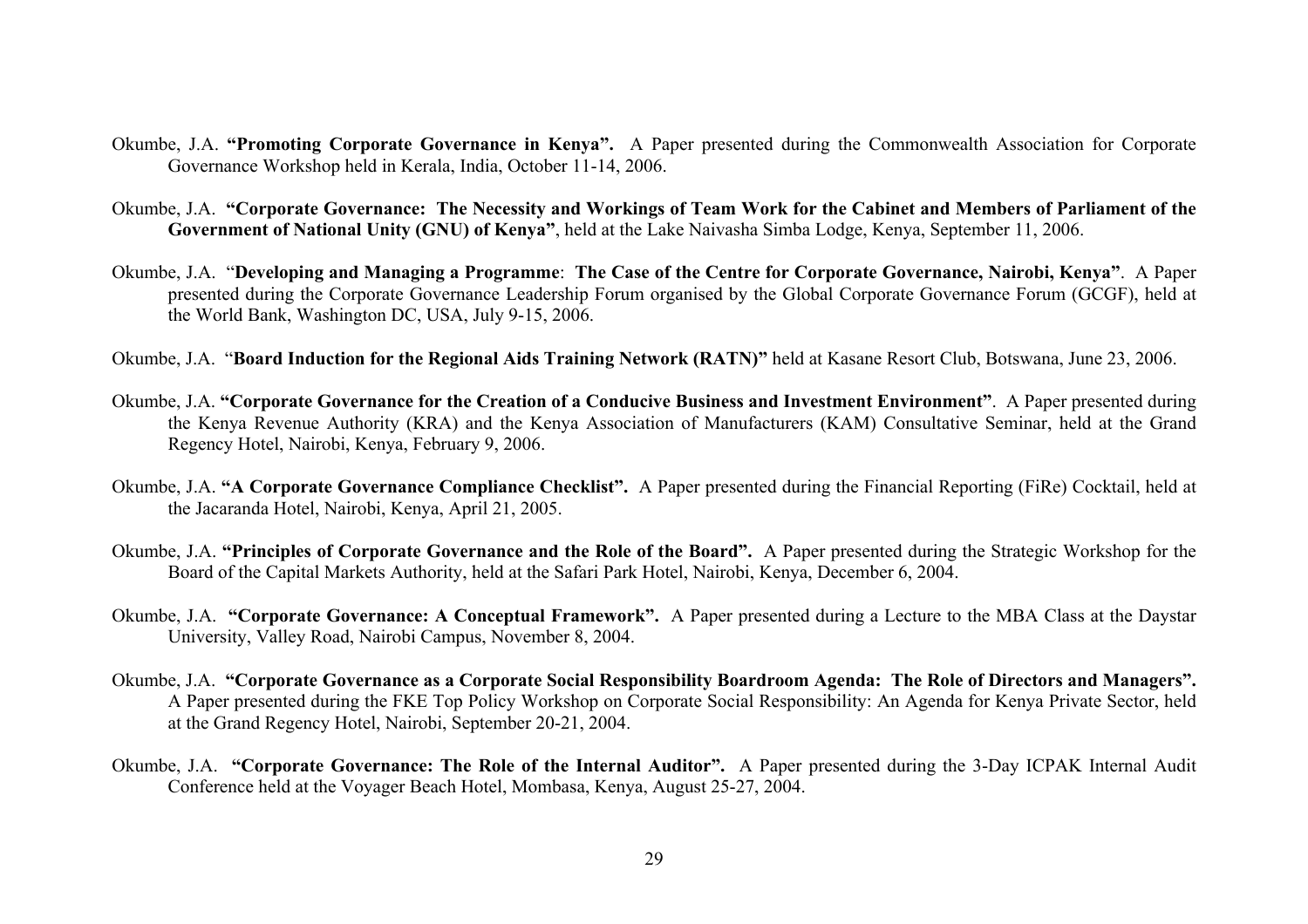- Okumbe, J.A. **"University Governance".** A Paper presented during the Moi University Council Retreat, held at the Merica Hotel, Nakuru, Kenya, March 5, 2004.
- Okumbe, J.A**. "University Governance".** A Paper presented during the Western University College of Science and Technology Council Retreat held at the Sunset Hotel, Kisumu, Kenya, January 23, 2004.
- Okumbe, J. A. '**Management of Change: The Role of Personnel Officers in a Changing Civil Service.'** Paper Presented to Chief Personnel Officers in the Kenyan Civil Service during a Workshop at KCCT, Kenya, 1994.
- Okumbe, J.A. **"Supervisory Management Course on Job Analysis and Description**", Lecture Series presented to Supervising Managers with the Kenya Posts and Telecommunications, at the KCCT, Nairobi, Kenya, 1993.
- Okumbe, J.A**. "Human Resource Development Indicators (HRDI): The Kenyan Experience**", paper presented during the Informal Meeting of Experts on Human Resources Development Indicators at the UNEP Headquaters, Nairobi, Kenya, December, 1992.
- Okumbe, J.A. **"Educational Management and Administration",** Lecture Series presented during the Training of Trainers (TOT) for School Administrators in Nasir, Sudan, 1992.
- Okumbe, J.A. **"Teaching Practice: Management and Supervision**. Paper presented during the DSE and University of Nairobi Staff Development Workshop", Jadini Beach Hotel, Mombasa, Kenya, 1991.

## **DEVELOPMENT AND REVIEW OF STRATEGIC PLANS**

Insurance Regulatory Authority (IRA), **Mid Term Strategic Plan Review and Evaluation,** November 1- December 31, 2020

Insurance Regulatory Authority (IRA), **Developing New Strategic Plan 2020 -2022,** November 1, 2020 - March 12, 2021

Kenya National Commission for UNESCO (KNATCOM), **Strategic Plan Review and Evaluation**, August 24-28, 2020

Christ Is The Answer Ministries (CITAM), **Strategic Plan Review and Evaluation,** September 16-20, 2019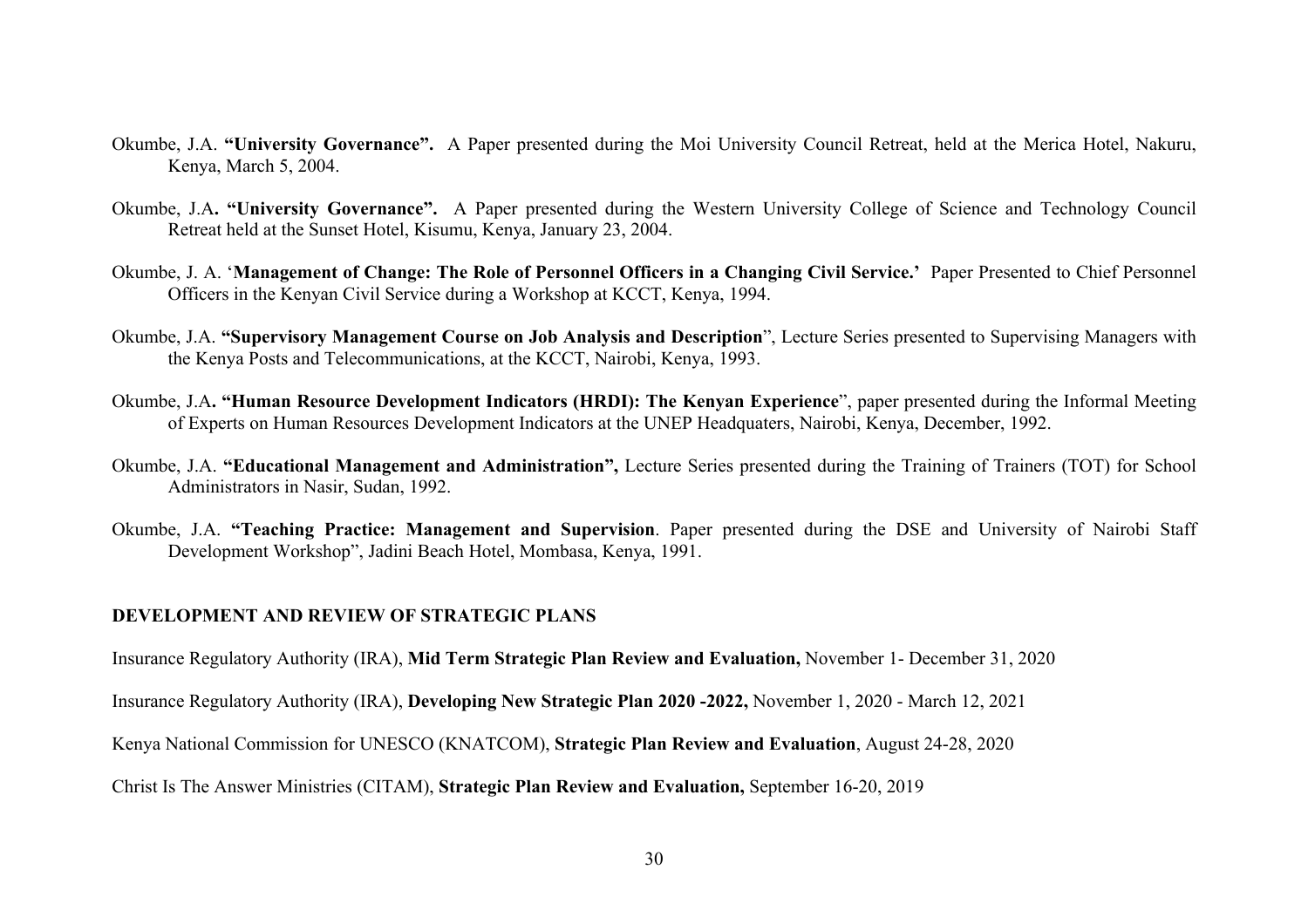Retirement Benefits Authority (RBA), **Strategic Plan Review and Evaluation,** September 2-4, 2019

National Government Constituency Development Fund (NG-CDF), **Strategic Plan Review and Evaluation,** May 9-10, 2019 Kenyatta University, **Strategic Plan Review and Evaluation,** May 6-8, 2019

Kenya Tea Development Agency (KTDA), **Strategic Plan Review and Evaluation for KTDA Factories,** May 2005 – February 2020

National Olympic Committee - Kenya (NOCK), **Strategic Plan Review and Evaluation,** November 22-23, 2018

Association of Kenya Insurers (AKI), **Review and Evaluation of Strategic Plans of Member Companies,** October 31, 2014- November 2, 2019

Kisii University, **Strategic Plan Review and Evaluation,** August 16, 2018

African Trade Insurance (ATI), **Strategic Plan Review and Evaluation,** April 8-10, 2018,

Masinde Muliro University of S&T, **Strategic Plan Review and Evaluation,** November 28-30, 2017

Christ is The Answer Ministries (CITAM), **Strategic Plan Review and Evaluation,** November 27- December 1, 2017

Kenindia Assurance Company Ltd, **Strategic Plan Review and Evaluation,** August 4-6, 2017

National Fund for Disabled of Kenya (NFDK), **Strategic Plan Review and Evaluation,** March-April, 2017

African Trade Insurance (ATI), **Strategic Plan Review and Evaluation,** November 27-29, 2016

Allianz Insurance Company Ltd, **Strategic Plan Review and Evaluation,** November 21-23, 2016

Agricultural Society of Kenya (ASK), **Strategic Plan Review and Evaluation**, May 2-3, 2016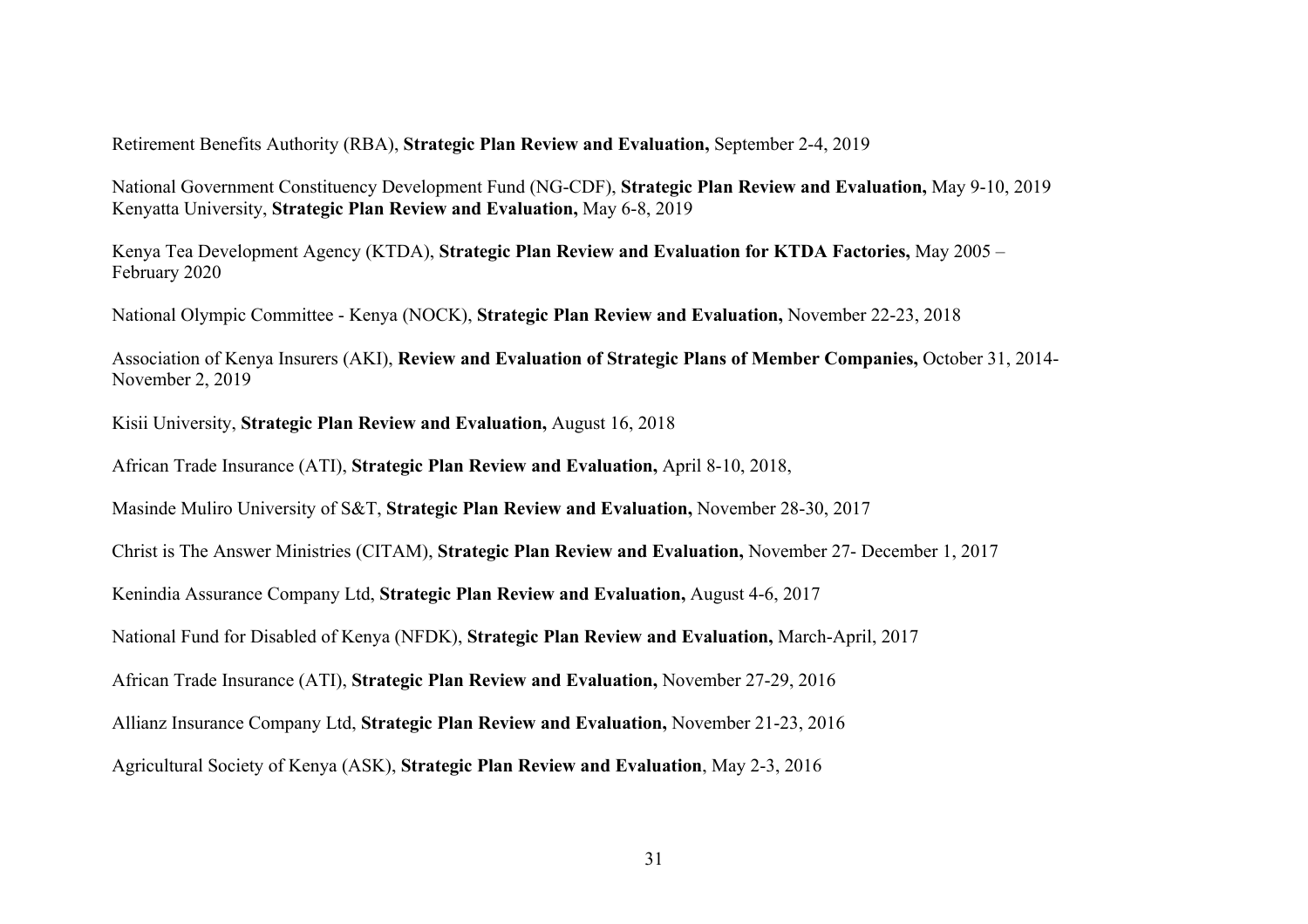Kenya Reinsurance Corporation, **Strategic Plan Review and Evaluation,** April 18-22, 2016

Mulindi and Shagasha Tea Factories, Rwanda, **Strategic Plan Review and Evaluation,** November 16-18, 2015

Tanzania Social Action Fund (TASAF), Tanzania, Formulated and Developed **Strategic Plan 2015 -2020,** October 1-30, 2015

Kibabii University, **Strategic Plan Review and Evaluation,** May 15-16, 2014

Egerton University, **Strategic Plan Review and Evaluation,** March 10-14, 2014

Regional Aids Training Network (RATN), **Formulating and Developing Strategic Plan** for RATN Board of Trustees, February – April 28, 2010

National Housing Corporation (NHC), End Term Review and Evaluation of **Strategic Plans 2005-2009 and 2009 -2012**, January 26 – April 22, 2010

Egerton University, **Strategic Plan Review and Evaluation,** June 24-25, 2008 CIC Insurance, **Strategic Plan Review and Evaluation,** February 27 – March 4, 2005

Kenya Commercial Bank (KCB), **Strategic Plan Review and Evaluation,** January 26-28, 2005

Mumias Sugar Company Limited, **Strategic Plan Review and Evaluation,** February 13 -14, 2003

Kenya Post Office Savings Bank (Post Bank), **Strategic Plan Review and Evaluation,** October 11-13, 2001

# **WORKSHOPS AND MEETINGS ATTENDED**

- 2011 Attended and participated in, and appointed Chairman during, the "Expert Group Meeting on Managing Diversity and Second Biennial Meeting of Committee on Governance and Popular Participation (CGPP-II), Addis Ababa, Ethiopia, March 8-9, 2011.
- 2011 Attended and participated at the ACBF Twentieth Anniversary, held at the Serena Hotel, Kigali Rwanda, February 8-9, 2011.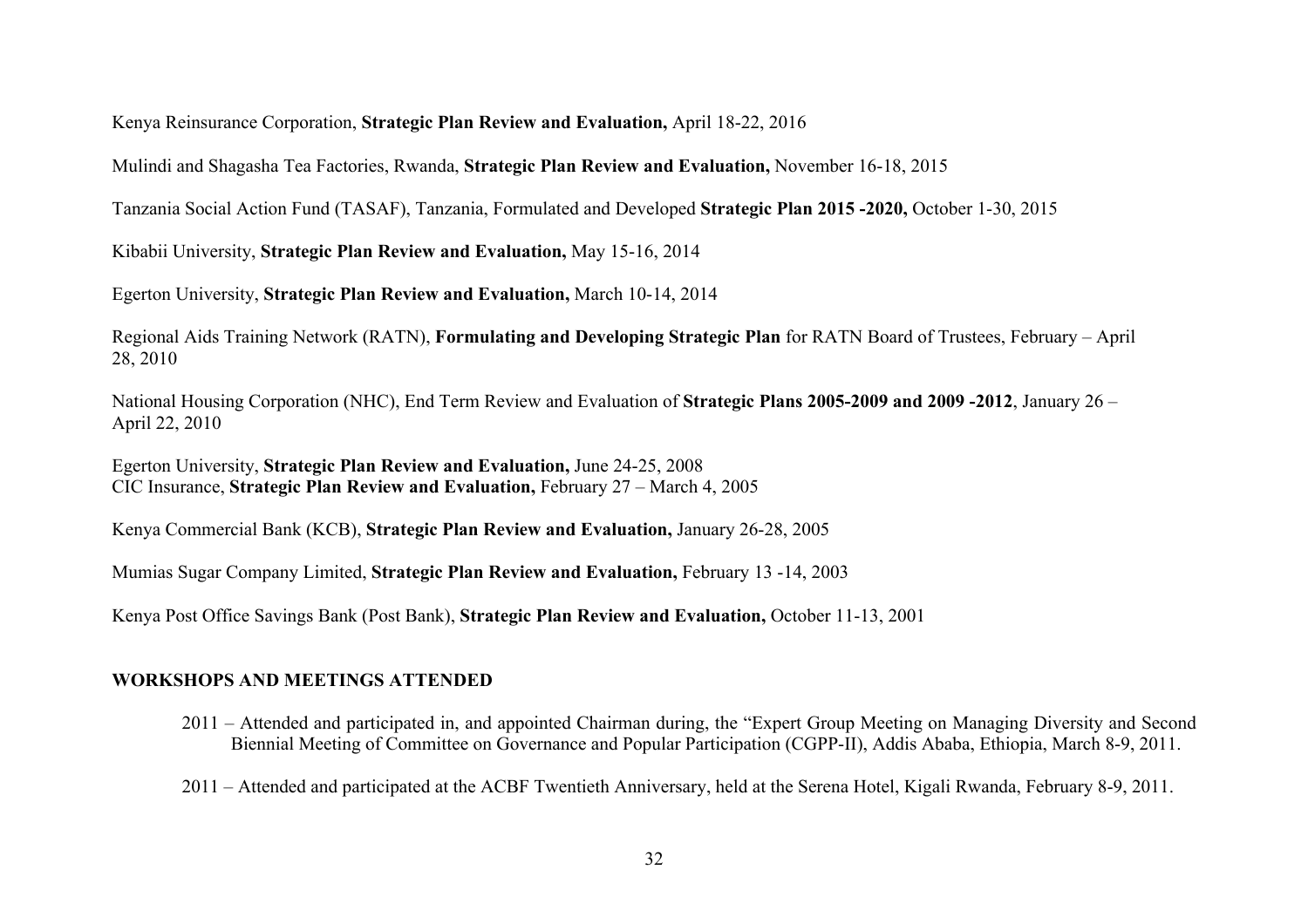- 2010 Organised the Second Consultative Forum for Chairmen of State-owned Corporations in Kenya, held at the Serena Beach Resort and Spa, Mombasa, Kenya, September 9-10, 2010.
- 2010 Attended, participated and made presentations at the Corporate Governance Board Leadership Training Resources User Review Workshop, held at the Instituto Brasileiro de Governanca Corparativa (IBGC), Sao Paulo, Brazil, February 22-24, 2010.
- 2010 Attended, participated and made presentations at the Dissemination Workshop on Guidelines for Procurement by Grant Recipients and Revised Disbursement Manual for Grant Operations, held at the PROTEA Balalaika Hotel, Sandton, Johannesburg, South Africa, December 1-3, 2009.
- 2009 Initiated and organised the First Consultative Forum for Chairmen of State-owned Corporations in Kenya, held at the Serena Beach Resort and Spa, Mombasa, Kenya, November 13, 2009.
- 2008 Attended and participated at the Second Annual Meeting of African Policy Institutes Forum, held at the Laico Okoume Hotel, Libreville, Gabon, December 4-5, 2008.
- 2008 Attended and participated at the Capacity Building Project on Corporate Governance for SADC Development Finance Institutions. Sponsored by the SADC – Development Finance Resource Centre and the Global Corporate Governance Forum, held at the Birchwood Hotel and OR Tambo International Conference Centre, Johannesburg, South Africa, June 11-13, 2008.
- 2008 Attended and Participated at the Conference on Strengthening the Effectiveness and Sustainability of African Regional Organisations (AROs) organised by TrustAfrica for Leaders of AROs, held at the Hotel Savana, Dakar Senegal, April 28-30, 2008
- 2008 Attended and Participated at the International Faculty Workshop organised by the Global Corporate Governance Forum Workshop for Trainers of Trainers in Corporate governance, held at the World Bank Group – MC Building, Washington DC, March 31-April 4, 2008
- 2007 Attended and participated in the Second Pan African Capacity Building Forum, held at the Joacquim Chisano International Conference Centre, Maputo, Mozambique, August 1-3, 2007.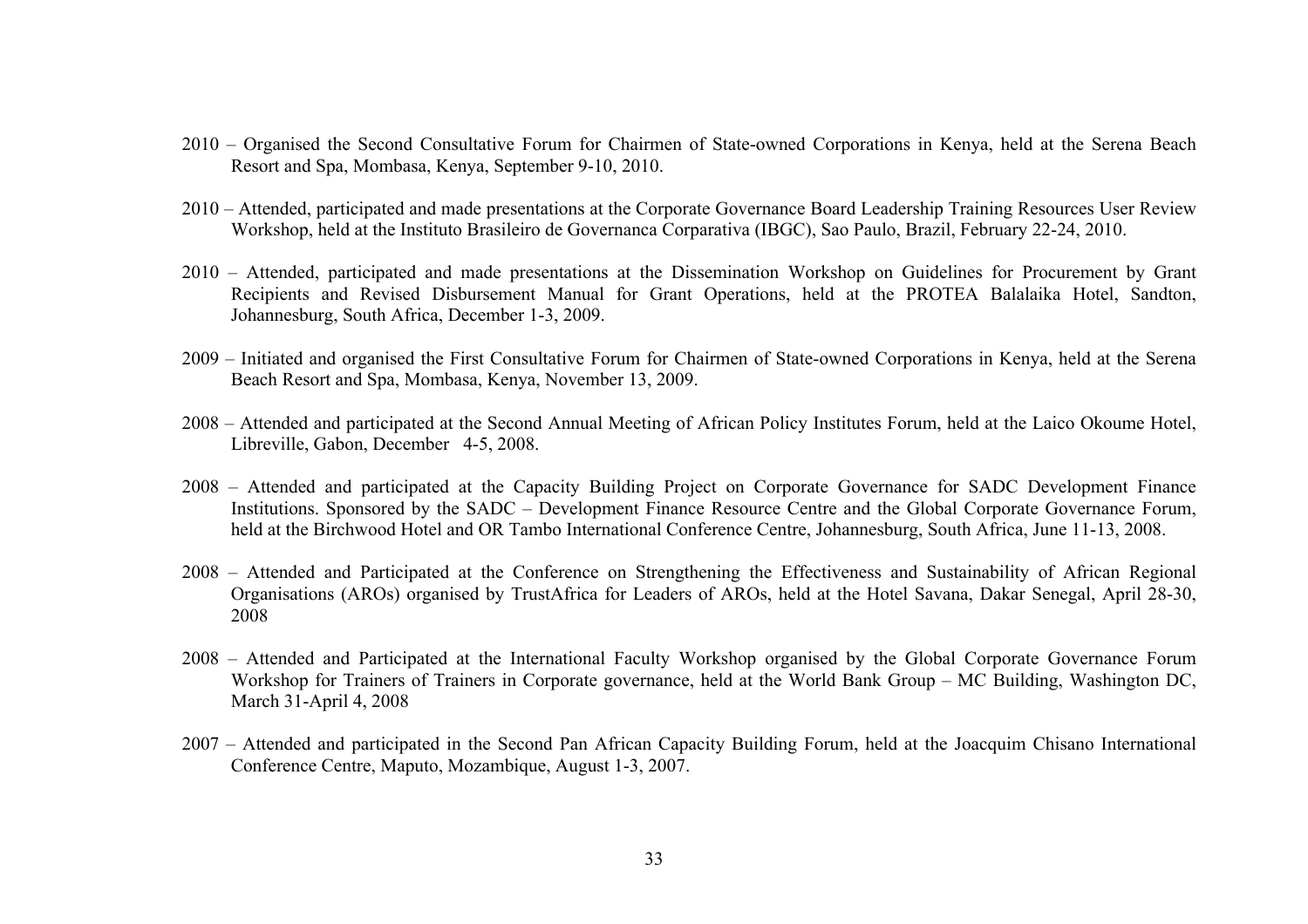- 2007 Participated and made a presentation as the Main Guest Speaker on "The Practice of Good Corporate Governance in A Capital Market Institution: Roles and responsibilities of the board and Management" during the Workshop on Imperatives of Compliance to Rules and Regulations in the Nigerians Capital Market, held at the Imo Concorde Hotel, Imo State, Nigeria, July  $26 - 27, 2007.$
- 2007 Attended, participated and delivered training modules on "Human Resources Management in Education", during a Training Workshop for Senior Managers in the Ministry of Education in Southern Sudan, held in Rumbek, Sudan, April 16 – 21, 2007.
- 2006 Attended and participated at the Workshop on "Review of the Status of Corporate Governance Africa" organised by the African Development Bank (AfDB) in Tunis, Tunisia, December 6-7, 2006.
- 2006 Participated and made a presentation on "the Kenyan Experience in Corporate Governance" During the Commonwealth Association for Corporate Governance (CACG) Meeting, held in Kerala, India, October 11-18, 2006.
- 2006 Participated and made a presentation titled "Corporate Governance Training in Africa: Case Study of the Centre for Corporate Governance, Kenya" During the Global Corporate Governance Forum Workshop for Trainers in Corporate governance held at the World Bank, Washington DC, July 2006.
- 2006 Attended and participated at the Workshop on "Governance and Corruption", organised by the West African Rural Foundation (WARF), held in Dakar Senegal, February 21-28, 2006.
- 2006 Made a presentation on during the Kenya Revenue Authority (KRA) and the Kenya Association of Manufacturers (KAM) Consultative Seminar held at the Grand Regency Hotel, Nairobi, Kenya, February 9, 2006.
- 2005 Attended and participated at the "Forum on Governance in Africa", Organised by the African Union and Alliance for Rebuilding Africa, held in Addis Ababa, Ethiopia, November 24-26, 2005
- 2004 On a One-Week Study Tour of Canada, specifically for meetings with: Officials at CIDA Headquarters in Quebec; Ethics Institutes; Shareholders Associations; Anti-Corruption Agencies; Leadership Institutes; and Institutes of Directors in Ottawa and Ontario. Sponsored by CIDA Canada, May 16-21, 2004.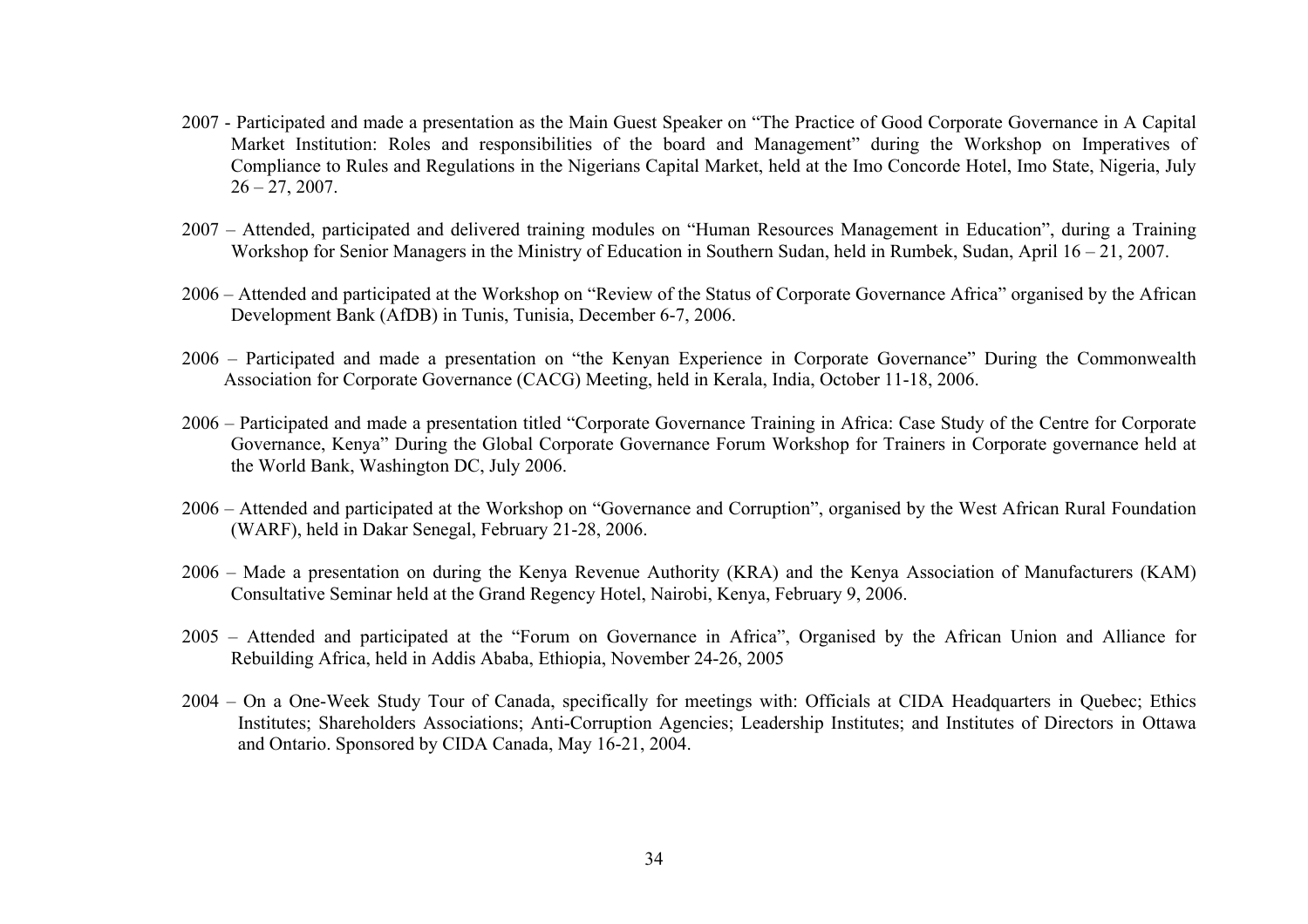- 2004 Attended and participated at the World Bank organised Workshop on Study of Corporate Governance in the Banking Sector, held at the W. Hall, London, May 11-13, 2004.
- 2003 Coordinated and participated in the Second Pan African Conference on Corporate Governance held at the Kenya School of Monetary Studies, Nairobi, Kenya, July 21-24, 2003.
- 2001 Attended and Participated at the Conference Organised by the Pan African Forum on Corporate Governance, held at the ESKOM Centre, Johannesburg, South Africa, July 16-20, 2001.
- 2001- Conducted a Teacher Development Programme for Busara Forest View and Mustard Seed Schools, Nakuru, Kenya, January, 2001.
- 2000- Attended the Second COL/UNESCO Training Workshop on Management of Distance Higher Education in Africa, held in Kampala, Uganda, March/April, 2000
- 2000- Participated and awarded a Certificate by the World Bank in the Distance Learning Course on Language of Instruction in Basic Education, Nairobi, Kenya.
- 1999- Attended the Eastern and the Southern African Universities Research Programme Meeting in Zanzibar.
- 1999- Attended the Kenya Secondary School Heads Association Conference as an Expert/Consultant, Mombasa, Kenya, June, 1999.
- 1999- Attended the Kenya Institute of Education (KIE) Course Panel Workshop at KIE, Kenya.
- 1999- Attended the First COL/UNESCO Training Workshop on Management of Distance Higher Education in Africa, held in Dar- es Salaam Tanzania, September/October, 1999.
- 1998- Attended the Kenya Institute of Education (KIE) Course Panel Workshop at KIE, Kenya.
- 1997- Attended the Eastern and Southern African Universities Research Programme Meeting for Political Party Leaders at the University of Zimbabwe, Harare, Zimbabwe.